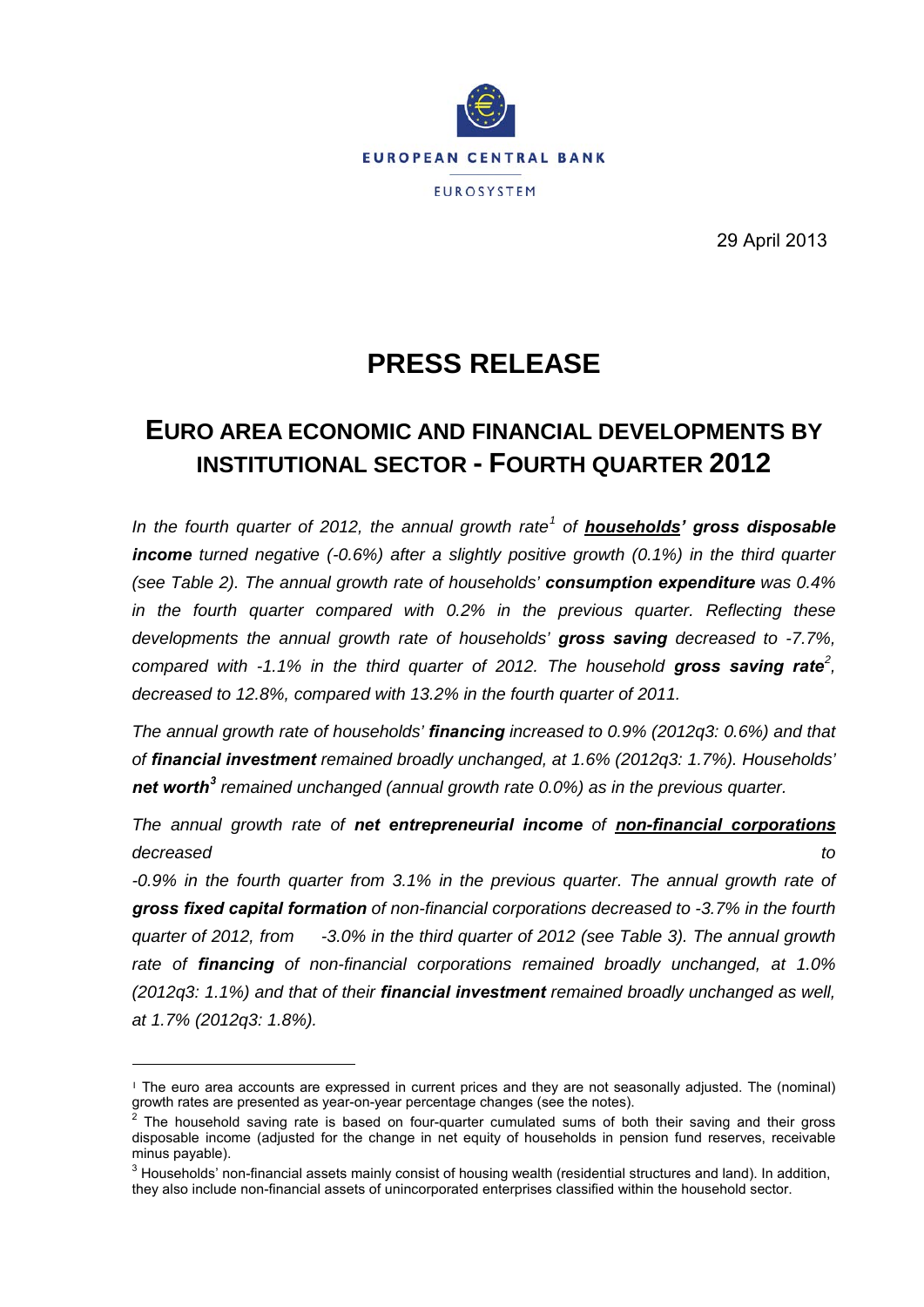#### **Total euro area economy**

Euro area net disposable income increased at an annual rate of 0.2% in the fourth quarter of 2012 compared to 1.4% in the third quarter (see Chart 1 and Table 1). The euro area **gross fixed capital formation** annual growth rate decreased further to -4.0% (2012q3: -3.5%), due to negative contributions by all non-financial sectors (see Chart 2). In the fourth quarter, the growth rate of **gross capital formation** increased to -5.1% from -6.3% previously (see Chart 3). The continued decline in gross capital formation accompanied by unchanged euro area savings led to a continued, but slower, growth of net lending by the euro area to the rest of the world (corresponding to an increase in the current and capital account surplus).

#### **Households**

The annual growth rate of households' **gross disposable income** decreased to -0.6% in the fourth quarter of 2012 (from 0.1% previously), which was mainly due to the negative effect of increasing taxes that was only partly offset by an increase in the compensation of employees (see Chart 4 and Table 2).

The annual growth rate of households' **consumption expenditure** increased to 0.4% from 0.2% in the previous quarter, whilst that of households' gross saving decreased to -7.7% compared with -1.1% in the previous period. The households' **gross saving rate**<sup>2</sup> decreased to 12.8%, as compared with 13.2% in the fourth quarter of 2011. The annual growth rate of gross fixed capital formation of households was -2.6% in the fourth quarter (2012q3: -2.8%).

Households' **gross non-financial investment** declined at an annual rate of -3.6%, compared with -4.2% in the previous quarter while growth of **financial investment** remained broadly unchanged at 1.6% (2012q3: 1.7%). The decline in total investment was matched by a decline in gross savings and a broadly unchanged rate of loan financing (see Chart 5). The annual growth rate of total **financing** of households increased to 0.9% in the fourth quarter of 2012 (2012q3: 0.6%).

Turning to the components of **households' financial investment**, the annual growth rate of their holdings of currency and deposits increased to 3.5% (2012q3: 3.0%). The annual growth rate of their investment in debt securities was -9.0%, down from -0.3% in the third quarter, and that of investment in shares and other equity increased to 1.5% (2012q3: 0.6%). The annual growth rate of households' additions to life insurance and pension fund reserves increased to 2.2% (2012q3: 1.8%).

Developments in **households' balance sheets** reflected the negative valuation changes of non-financial assets, mainly due to a further decline of **housing wealth**, for which the annual growth rate remained broadly unchanged (-3.2% after -3.1% previously) (see Chart 6 and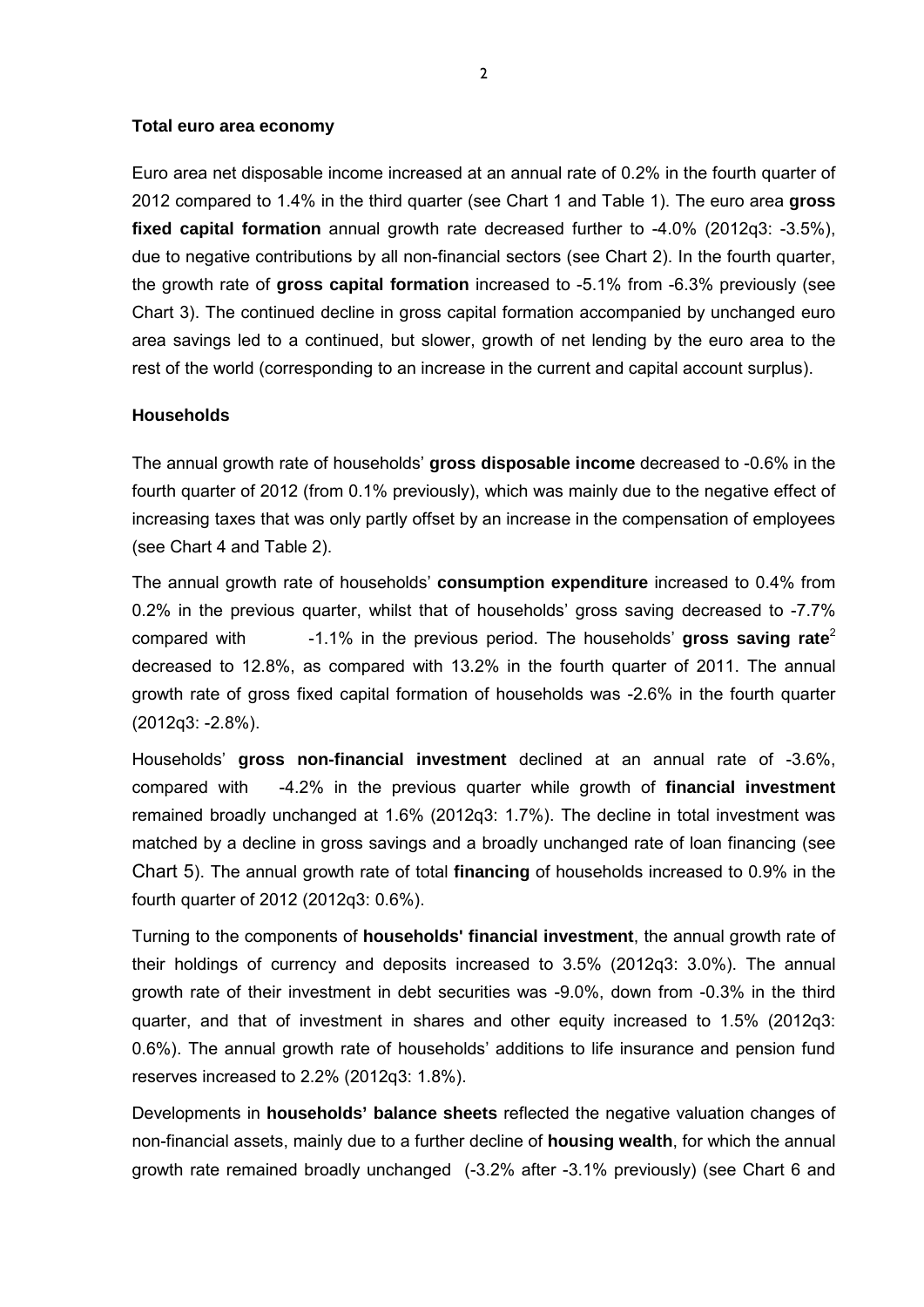Table 2). This was almost completely offset by positive valuation changes of financial assets. The annual growth rate of the market value of households' holdings of shares and other equity increased to 7.4%, compared to 6.8% previously. **Households' net worth** remained unchanged (annual growth rate 0.0%) as in the previous quarter (see Chart 6). The **household debt ratio**, that is the outstanding amount of loans as percentage of households' gross disposable income, decreased to 98.7%, compared to 99.0% in the fourth quarter of 2011 (see Table 2).

### **Non-financial corporations**

**Net entrepreneurial income**<sup>[4](#page-2-0)</sup> of non-financial corporations decreased (-0.9%) after growing (3.1%) previously (see Chart 7 and Table 3). The annual growth rate of net value added remained at zero, as in the previous quarter. The annual growth rate of **gross fixed capital formation** of non-financial corporations declined further to -3.7% in the fourth quarter of 2012, down from -3.0% in the previous quarter. The annual growth rate of **total gross nonfinancial investment**, which also includes inventories, decreased to -8.0% compared with - 7.8% in the previous quarter (see Chart 8). **Net lending (+)/net borrowing (-)** of nonfinancial corporations as a percentage of gross value added increased to 0.4% (2011q4: - 0.9%) (see Table 3).

In the fourth quarter of 2012, the annual growth rate of **financing** of non-financial corporations remained broadly unchanged, at 1.0% (2012q3: 1.1%). The annual growth rate of their loan financing decreased to -0.2%, from 1.0% in the previous quarter. The annual growth rate of their equity financing, via the issuance of quoted and unquoted shares and other equity, remained unchanged at 1.6%. The issuance of debt securities increased to 12.9% (2012q3: 12.1%), driven by a 14.3% increase in the issuance of long-term debt securities.

**Financial investment** of non-financial corporations increased at an annual rate of 1.7% in the fourth quarter, broadly unchanged from 1.8% previously. The annual growth rate of currency and deposits increased to 3.6%, after 0.6% previously and that of debt securities decreased to 0.4% in the fourth quarter (2012q3: 5.1%). The growth rate of loans granted decreased to 3.3% in the fourth quarter of 2012 (2012q3: 6.6%) and that of investments in shares and other equity decreased to 1.2% (2012q3: 1.5%).

#### **Insurance corporations and pension funds**

-

The annual growth rate of **insurance technical reserves**, the major financing instrument of insurance corporations and pension funds, increased to 2.4% in the fourth quarter of 2012

<span id="page-2-0"></span> $4$  Net entrepreneurial income is broadly equivalent to current profits in business accounting (after the receipt and payment of interest and including the profits of foreign subsidiaries, but before the payment of income taxes and dividends).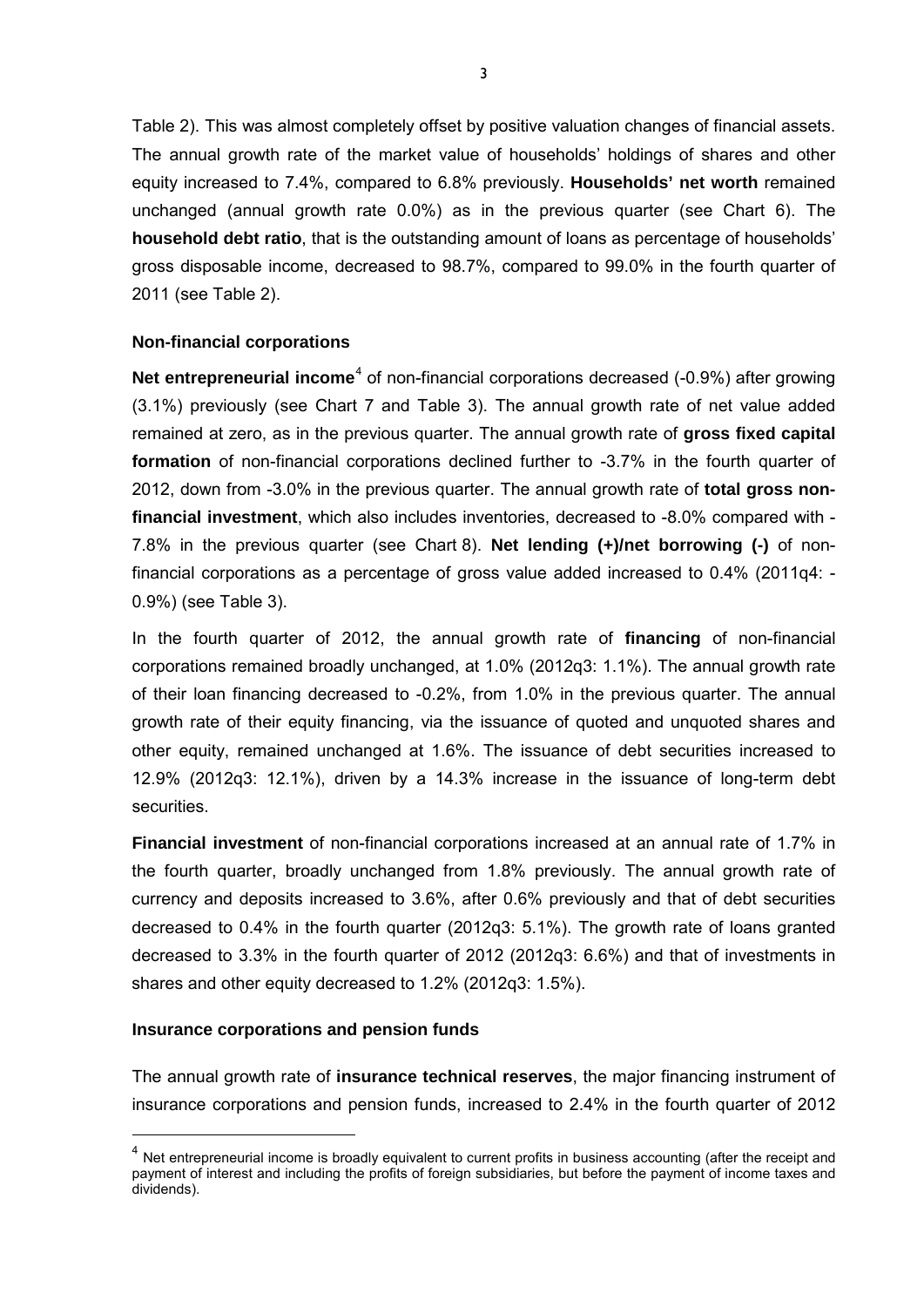(2012q3: 2.0%, see Table 6), and the annual growth rate of their **financial investment** increased to 3.6% (2012q3: 2.5%). The growth rate of their investment in debt securities increased to 4.3% (2012q3: 3.0%), whilst their investment in shares and other equity increased to 4.0%, from 3.2% in the previous quarter.

#### **Notes**

 The **annual growth rate of non-financial transactions and of outstanding financial assets and liabilities (stocks)** is calculated as the percentage change between the value of the transaction or outstanding amount for a given quarter and that value recorded four quarters earlier. Let  $x$ , be the level of a non-financial transaction or end-of-quarter stock, then its annual percentage change  $g(x<sub>r</sub>)$  is calculated

as:

<u>.</u>

$$
g(x_t) = \frac{\left(x_t - x_{t-4}\right)}{x_{t-4}} \cdot 100.
$$

 The **annual growth rate used to analyse financial transactions** refers to the total value of transactions during the year in relation to the outstanding stock a year before. These growth rates for financial transactions exclude the effect on the outstanding stock of revaluations, reclassifications, and further changes that do not arise from transactions. When  $f_t$  represents the value of transactions in a particular financial instrument, and  $F<sub>t</sub>$  represents the value of the corresponding stock outstanding at the end of quarter t, then the annual growth rate  $g(f_t)$  is calculated as the sum of the transactions during the year divided by the outstanding stock a year ago:

$$
g(f_t) = \left(\frac{\sum_{i=0}^{3} f_{t-i}}{F_{t-4}}\right) * 100
$$

- The euro area accounts encompass integrated non-financial and financial accounts, including financial balance sheets. They are jointly compiled by the ECB and the European Commission (Eurostat), in close cooperation with the national central banks and the national statistical institutes in the EU.**[5](#page-3-0)** The European sector accounts follow the methodology of the European System of Accounts 1995 (ESA 95).**[6](#page-3-1)** A detailed set of quarterly data is published in Tables 3.1 - 3.5, "Euro area accounts", of the statistics section of the ECB's Monthly Bulletin. Net lending for households and non-financial corporations may differ between the non-financial and the financial accounts reflecting statistical discrepancies.
- This press release incorporates revisions for the third quarter of 2012 and for previous quarters.
- A comprehensive set of tables is made available at **<http://sdw.ecb.europa.eu/reports.do?node=1000002343>** (ECB). The time series for the euro area accounts can be downloaded from the ECB's Statistical Data Warehouse.
- The publication of euro area economic and financial developments in the first quarter of 2013 is scheduled to take place on Tuesday, 30 July 2013 at 10 a.m. CET.

<span id="page-3-1"></span><span id="page-3-0"></span>See <http://ec.europa.eu/eurostat/sectoraccounts>(Eurostat) for the non-financial accounts of the EU.<br>For more details, see http://forum.europa.eu.int/irc/dsis/nfaccount/info/data/esa95/en/titelen.htm.

**European Central Bank** Directorate General Communications and Language Services Press and Information Division Kaiserstrasse 29, D-60311 Frankfurt am Main Tel.: +49 69 1344 7455, Fax: +49 69 1344 7404 Internet: [http://www.ecb.europa.eu](http://www.ecb.eu/) **Reproduction is permitted provided that the source is acknowledged.**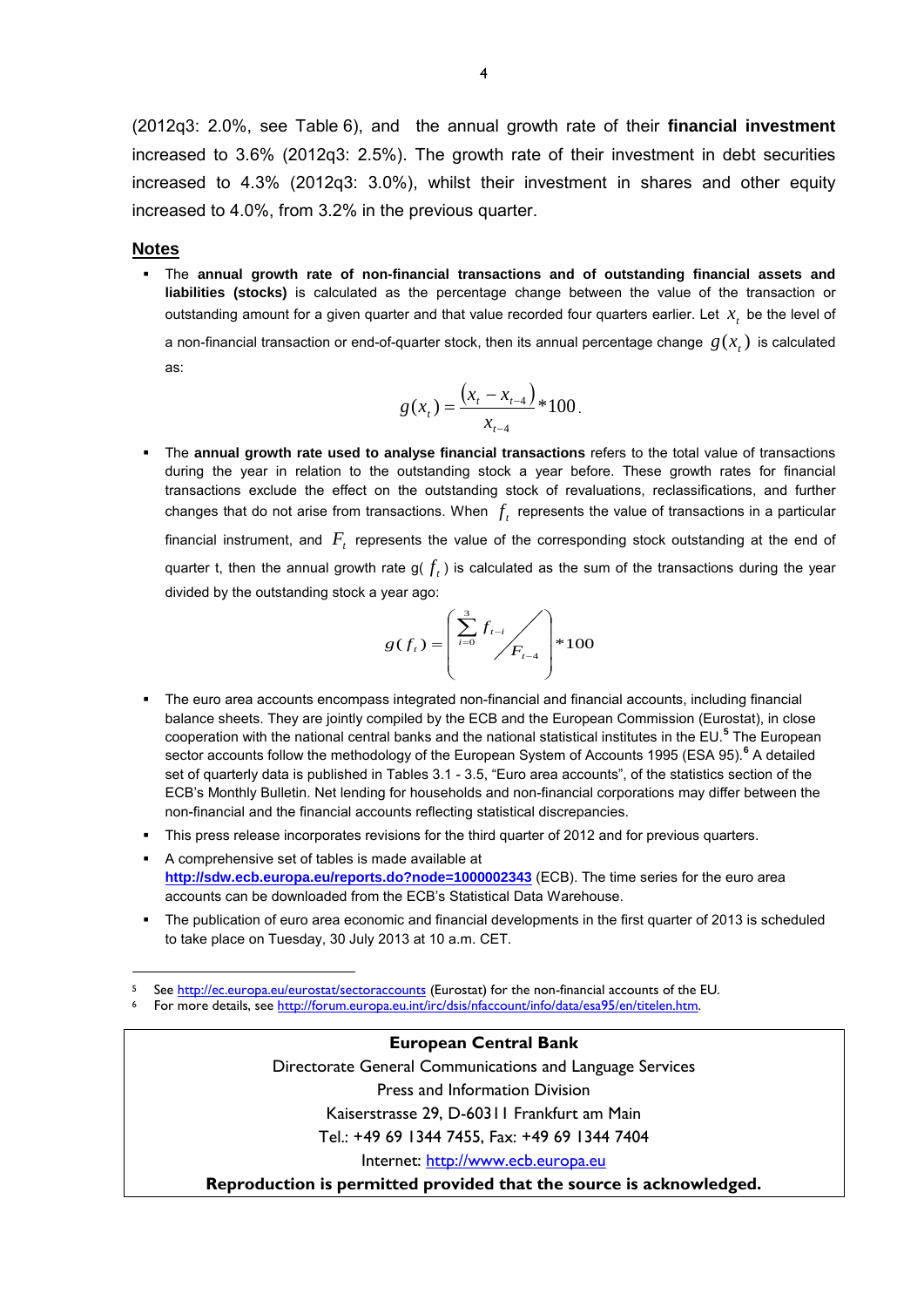# **Euro area**



Sources: ECB and Eurostat.

 $\mathsf{S}$  1 ECB Press Release - Annex April 2013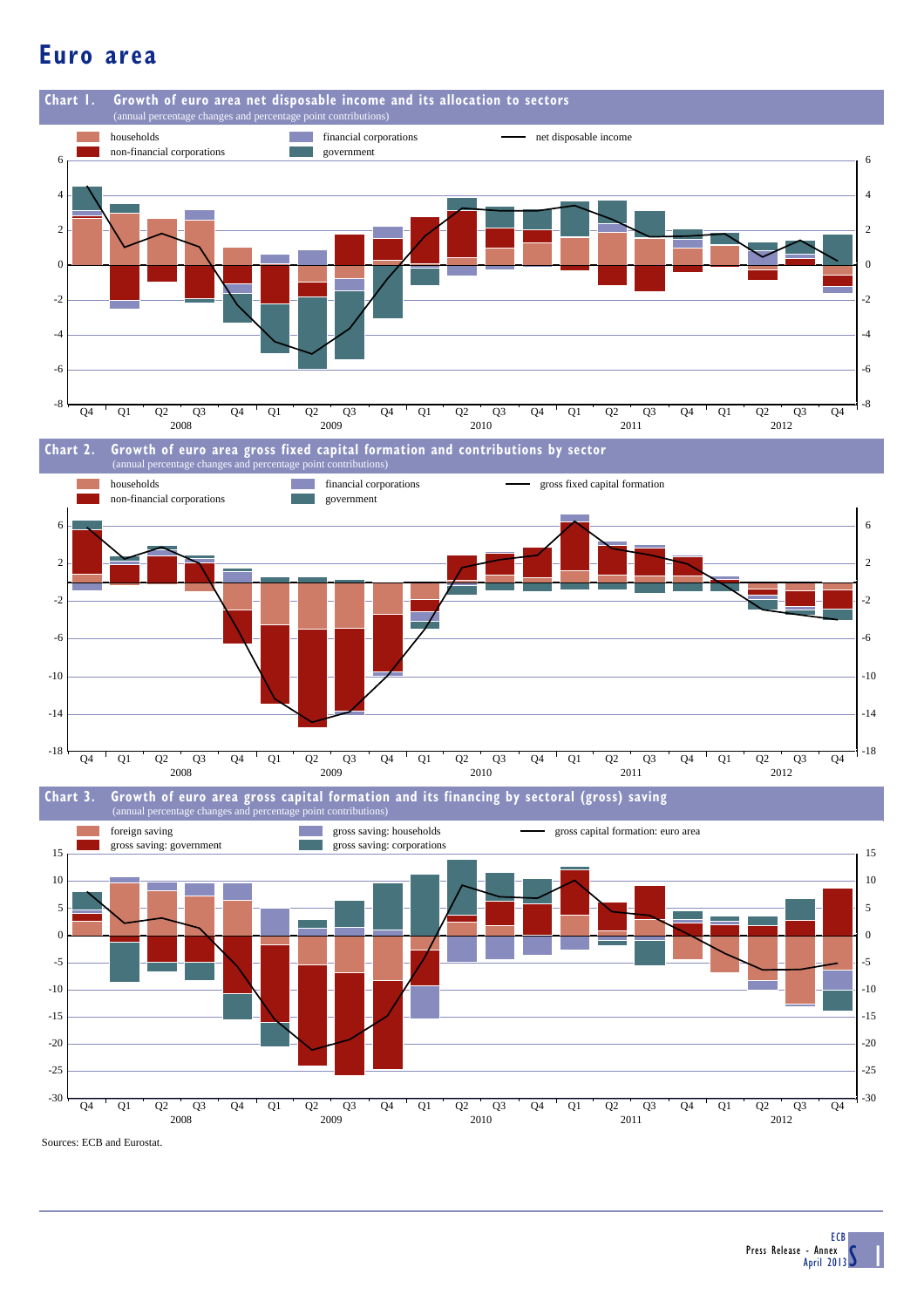# **Euro area households**



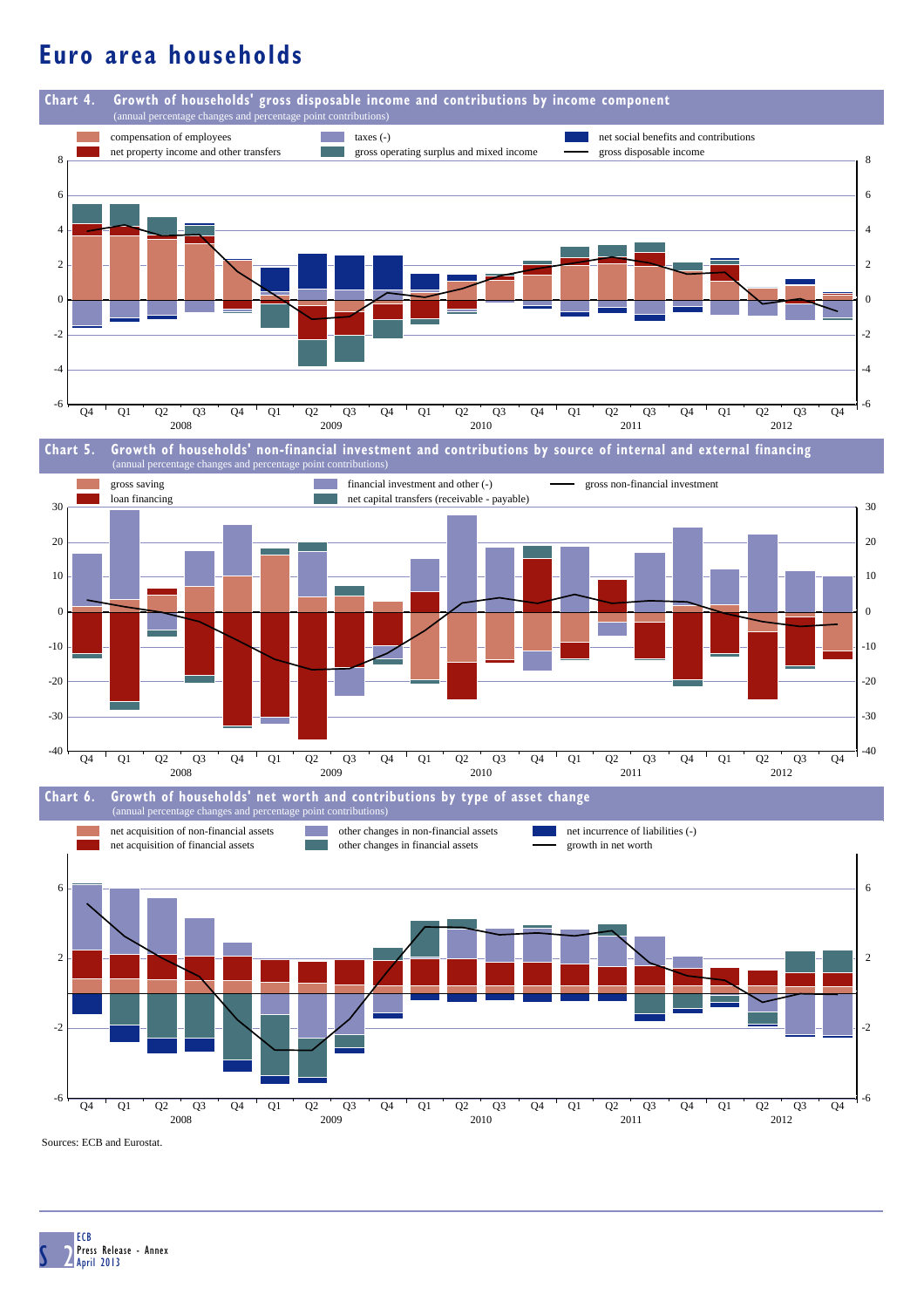# **Euro area non-financial corporations**



Sources: ECB and Eurostat.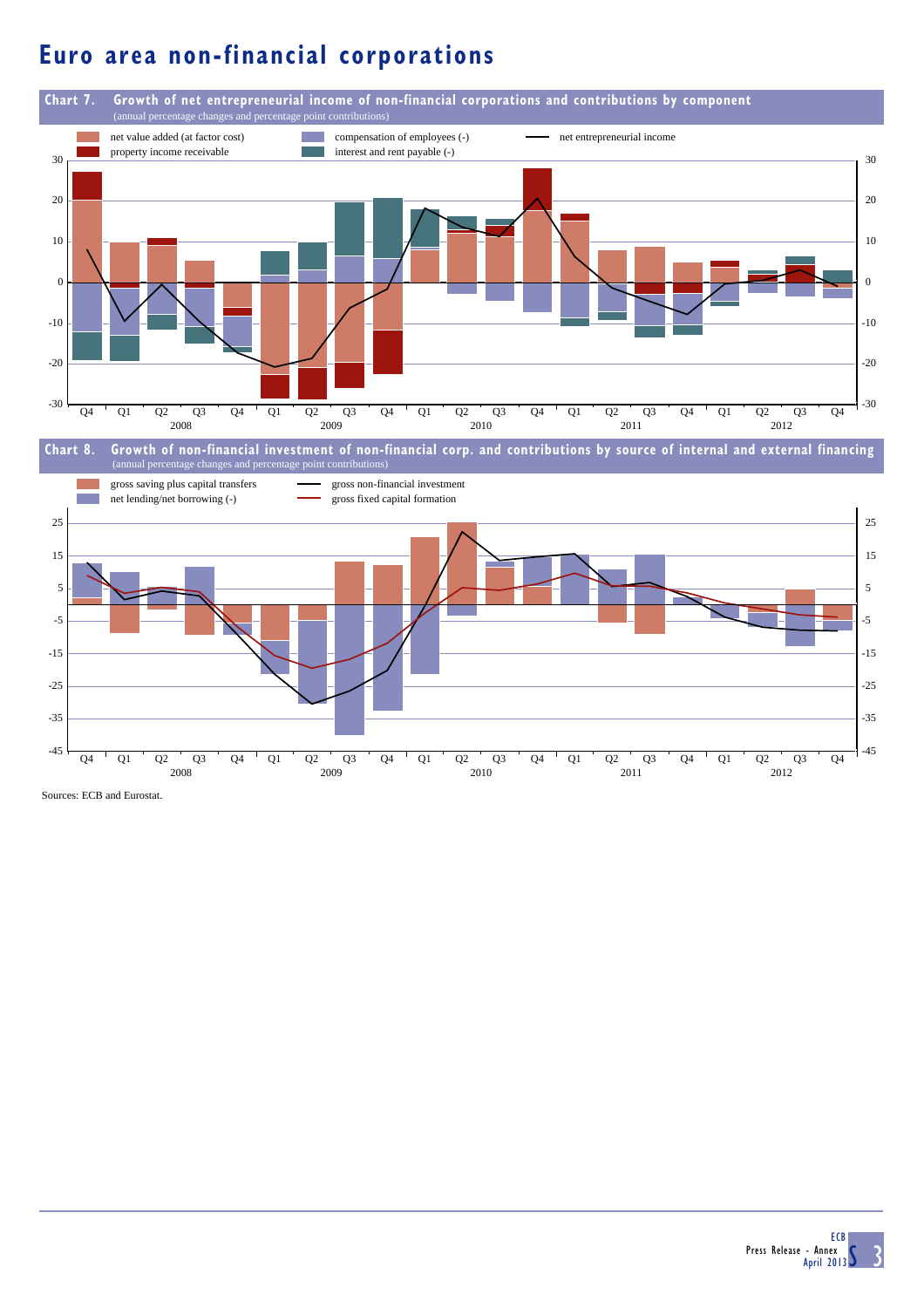# **Table 1. Income, consumption, saving, investment and net lending / net borrowing: euro area and contributions by sector**

| <b>Non-financial transactions</b>                 | four-quarter-cumulated sums |                  |                  |                  |                 |                |                  |         | annual percentage<br>changes <sup>1)</sup> | percentage of euro<br>area NDI |         |  |
|---------------------------------------------------|-----------------------------|------------------|------------------|------------------|-----------------|----------------|------------------|---------|--------------------------------------------|--------------------------------|---------|--|
|                                                   | 2009                        | 2010             | 2011 Q4          | 2012 Q1          | 2012 Q2         | 2012 03        | 2012 Q4          | 2012 Q3 | 2012 Q4                                    | 2011 Q4                        | 2012 Q4 |  |
| Net disposable income (NDI):                      |                             |                  |                  |                  |                 |                |                  |         |                                            |                                |         |  |
| Euro area                                         | 7,433                       | 7,641            | 7,816            | 7,850            | 7,859           | 7.887          | 7,891            | 1.4     | 0.2                                        | 100.0                          | 100.0   |  |
| Households <sup>2)</sup>                          | 5,638                       | 5,692            | 5,805            | 5,827            | 5,822           | 5,821          | 5,810            | 0.0     | $-0.8$                                     | 74.3                           | 73.6    |  |
| Non-financial corporations                        | 19                          | 153              | 88               | 86               | 75              | 82             | 68               |         |                                            | 1.1                            | 0.9     |  |
| Financial corporations                            | 195                         | 173              | 194              | 195              | 211             | 217            | 209              |         |                                            | 2.5                            | 2.6     |  |
| General government                                | 1,581                       | 1,623            | 1,729            | 1,742            | 1,752           | 1,767          | 1,804            | 3.7     | 7.4                                        | 22.1                           | 22.9    |  |
| <b>Consumption expenditure:</b>                   |                             |                  |                  |                  |                 |                |                  |         |                                            |                                |         |  |
| Euro area                                         | 7,151                       | 7.316            | 7,473            | 7.499            | 7.507           | 7.513          | 7,518            | 0.3     | 0.3                                        | 95.6                           | 95.3    |  |
| Households <sup>2)</sup>                          | 5,155                       | 5,292            | 5,435            | 5,457            | 5,463           | 5,465          | 5,471            | 0.2     | 0.4                                        | 69.5                           | 69.3    |  |
| General government collective consumption         | 769                         | 774              | 776              | 777              | 777             | 778            | 777              | 0.6     | $-0.6$                                     | 9.9                            | 9.8     |  |
| General government social transfers in kind 3)    | 1,226                       | 1,250            | 1,261            | 1,265            | 1,267           | 1,269          | 1,269            | 0.6     | 0.1                                        | 16.1                           | 16.1    |  |
| Net saving:                                       |                             |                  |                  |                  |                 |                |                  |         |                                            |                                |         |  |
| Euro area                                         | 282                         | 325              | 344              | 351              | 352             | 374            | 374              | 28.7    | $-0.4$                                     | 4.4                            | 4.7     |  |
| Households <sup>2)</sup>                          | 543                         | 455              | 428              | 429              | 419             | 415            | 398              | $-5.3$  | $-15.6$                                    | 5.5                            | 5.0     |  |
| Non-financial corporations                        | 16                          | 152              | 84               | 82               | 71              | 78             | 64               |         |                                            | 1.1                            | 0.8     |  |
| Financial corporations                            | 138                         | 118              | 140              | 140              | 155             | 161            | 154              |         |                                            | 1.8                            | 1.9     |  |
| General government                                | $-414$                      | $-400$           | $-309$           | $-300$           | $-293$          | $-280$         | $-242$           |         |                                            | $-3.9$                         | $-3.1$  |  |
| <b>Consumption of fixed capital:</b>              |                             |                  |                  |                  |                 |                |                  |         |                                            |                                |         |  |
| Euro area                                         | 1,387                       | 1,418            | 1,466            | 1,476            | 1,484           | 1,491          | 1,497            | 2.0     | 1.6                                        | 18.8                           | 19.0    |  |
| Households <sup>2)</sup>                          | 379                         | 385              | 395              | 398              | 400             | 401            | 402              | 1.5     | 1.1                                        | 5.1                            | 5.1     |  |
| Non-financial corporations                        | 782                         | 800              | 830              | 836              | 840             | 845            | 848              | 2.1     | 1.7                                        | 10.6                           | 10.8    |  |
| Financial corporations                            | 42                          | 42               | 43               | 44               | 44              | 44             | 45               | 2.4     | 1.9                                        | 0.6                            | 0.6     |  |
| General government                                | 184                         | 191              | 197              | 199              | 200             | 201            | 202              | 2.7     | 2.5                                        | 2.5                            | 2.6     |  |
| Net capital transfers (receivable - payable):     |                             |                  |                  |                  |                 |                |                  |         |                                            |                                |         |  |
| Euro area                                         | 9                           | 10               | 11               | 10               | 11              | 13             | 13               |         |                                            | 0.1                            | 0.2     |  |
| Households <sup>2)</sup>                          | 10                          | 13               | 9                | 8                | 7               | 6              | 6                |         |                                            | 0.1                            | 0.1     |  |
| Non-financial corporations                        | 82                          | 66               | 69               | 67               | 67              | 69             | 68               |         |                                            | 0.9                            | 0.9     |  |
| Financial corporations                            | $-1$                        | 59               | $-3$             | $-1$             | $7\phantom{.0}$ | 14             | 50               |         |                                            | 0.0                            | 0.6     |  |
| General government                                | $-81$                       | $-128$           | $-65$            | $-63$            | $-70$           | $-76$          | $-111$           |         |                                            | $-0.8$                         | $-1.4$  |  |
| Gross fixed capital formation:                    |                             |                  |                  |                  |                 |                |                  |         |                                            |                                |         |  |
| Euro area                                         | 1,753                       | 1,762            | 1,827            | 1,826            | 1,812           | 1,796          | 1,777            | $-3.5$  | $-4.0$                                     | 23.4                           | 22.5    |  |
| Households <sup>2)</sup>                          | 555                         | 554              | 570              | 570              | 567             | 563            | 559              | $-2.8$  | $-2.6$                                     | 7.3                            | 7.1     |  |
| Non-financial corporations                        | 902                         | 933              | 991              | 992              | 989             | 982            | 972              | $-3.0$  | $-3.7$                                     | 12.7                           | 12.3    |  |
| Financial corporations                            | 45                          | 40               | 48               | 50               | 48              | 46             | 46               | $-16.0$ | 0.7                                        | 0.6                            | 0.6     |  |
| General government                                | 251                         | 235              | 218              | 214              | 209             | 206            | 201              | $-4.3$  | $-9.3$                                     | 2.8                            | 2.5     |  |
| Net acquisition of other non-financial assets 4): |                             |                  |                  |                  |                 |                |                  |         |                                            |                                |         |  |
| Euro area                                         | $-46$                       | 25               | 40               | 26               | 11              | $-4$           | $-9$             |         |                                            | 0.5                            | $-0.1$  |  |
| Households <sup>2)</sup>                          | $-2$                        | $\overline{4}$   | $\overline{7}$   | $7\phantom{.0}$  | 6               | $\overline{4}$ | $\boldsymbol{2}$ |         |                                            | 0.1                            | 0.0     |  |
| Non-financial corporations                        | $-50$                       | 24               | 38               | 27               | 12              | $\mathbf{0}$   | $-10$            |         |                                            | 0.5                            | $-0.1$  |  |
| Financial corporations                            | $\mathbf{0}$                | $\boldsymbol{0}$ | $\boldsymbol{0}$ | $\boldsymbol{0}$ | $\overline{0}$  | $\overline{0}$ | $\boldsymbol{0}$ |         |                                            | 0.0                            | 0.0     |  |
| General government                                | 5                           | $-3$             | $-6$             | $-8$             | $-8$            | $-7$           | $-1$             |         |                                            | $-0.1$                         | 0.0     |  |
| Net lending $(+)/$ net borrowing $(-)$ :          |                             |                  |                  |                  |                 |                |                  |         |                                            |                                |         |  |
| Euro area                                         | $-28$                       | $-34$            | $-46$            | $-15$            | 25              | 86             | 115              |         |                                            | $-0.6$                         | 1.5     |  |
| Households <sup>2)</sup>                          | 378                         | 295              | 255              | 258              | 253             | 256            | 245              |         |                                            | 3.3                            | 3.1     |  |
| Non-financial corporations                        | 27                          | 61               | $-46$            | $-34$            | $-23$           | 10             | 18               |         |                                            | $-0.6$                         | 0.2     |  |
| Financial corporations                            | 133                         | 179              | 133              | 133              | 158             | 174            | 202              |         |                                            | 1.7                            | 2.6     |  |
| General government                                | $-567$                      | $-569$           | $-388$           | $-371$           | $-364$          | $-355$         | $-350$           |         |                                            | $-5.0$                         | $-4.4$  |  |

Sources: ECB and Eurostat.

1) Annual percentage changes are calculated as  $100*(x(t)-x(t-4))/x(t-4)$  where  $x(t)$  stands for the transaction x in quarter t, and  $x(t-4)$  for the transaction four quarters earlier.

2) Households and non-profit institutions serving households.

3) Transfers of goods and services by government units and non-profit institutions serving households (NPISHs) to individual households.<br>4) Changes in inventories, acquisitions less disposals of valuables and acquisitions

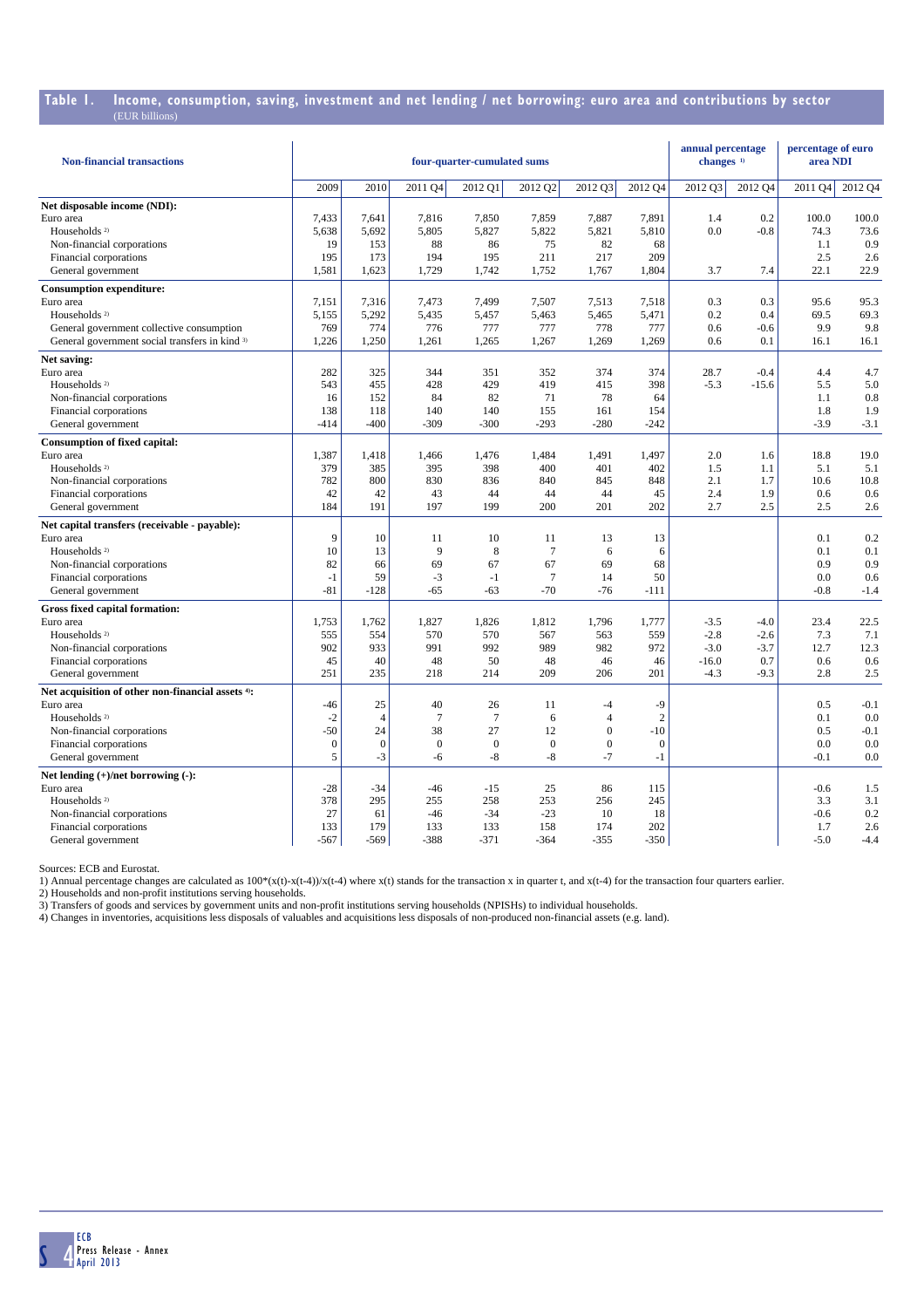#### **Table 2. Households 1)** (EUR billions)

| <b>Non-financial transactions</b>                            | four-quarter-cumulated sums |                |         |                             |                |                |              | annual percentage<br>changes <sup>2)</sup> |                                     | percentage of<br>HGDI, adjusted 3) |                                    |
|--------------------------------------------------------------|-----------------------------|----------------|---------|-----------------------------|----------------|----------------|--------------|--------------------------------------------|-------------------------------------|------------------------------------|------------------------------------|
|                                                              | 2009                        | 2010           | 2011 Q4 | 2012 Q1                     | 2012 Q2        | 2012 03        | 2012 Q4      | 2012 Q3                                    | 2012 Q4                             | 2011 O <sub>4</sub>                | 2012 Q4                            |
| Compensation of employees                                    | 4,459                       | 4,520          | 4,637   | 4,654                       | 4,665          | 4,677          | 4,682        | 1.1                                        | 0.3                                 | 74.1                               | 74.7                               |
| Gross operating surplus and mixed income                     | 1,441                       | 1,439          | 1,476   | 1,481                       | 1,481          | 1,482          | 1,479        | 0.2                                        | $-0.7$                              | 23.6                               | 23.6                               |
| Property income (receivable - payable)                       | 803                         | 793            | 819     | 834                         | 833            | 831            | 832          |                                            |                                     | 13.1                               | 13.3                               |
| Net social benefits and contributions (rec. - pay.)          | 85                          | 102            | 81      | 83                          | 83             | 88             | 89           |                                            |                                     | 1.3                                | 1.4                                |
| Other current transfers (receivable - payable)               | 72                          | 71             | 70      | 68                          | 69             | 68             | 70           |                                            |                                     | 1.1                                | 1.1                                |
| Taxes (on income and wealth) (-)                             | 842                         | 848            | 882     | 894                         | 909            | 924            | 940          | 6.7                                        | 6.3                                 | 14.1                               | 15.0                               |
| Gross disposable income (HGDI)                               | 6,017                       | 6,077          | 6,201   | 6,225                       | 6,221          | 6,222          | 6,212        | 0.1                                        | $-0.6$                              | 99.1                               | 99.1                               |
| +Adj. for change in net worth in pension fund 3)             | 60                          | 56             | 58      | 59                          | 60             | 59             | 59           | $-6.2$                                     | $-0.5$                              | 0.9                                | 0.9                                |
| Gross disposable income (HGDI) plus adjustment <sup>3)</sup> | 6,077                       | 6,133          | 6,259   | 6,284                       | 6,281          | 6,282          | 6,271        | 0.0                                        | -0.6                                | 100.0                              | 100.0                              |
| <b>Consumption expenditure</b>                               | 5,155                       | 5,292          | 5,435   | 5,457                       | 5,463          | 5,465          | 5,471        | 0.2                                        | 0.4                                 | 86.8                               | 87.2                               |
| <b>Gross saving</b>                                          | 922                         | 840            | 824     | 827                         | 818            | 816            | 800          | $-1.1$                                     | $-7.7$                              | 13.2                               | 12.8                               |
| Net capital transfers (receivable - payable)                 | 10                          | 13             | 9       | 8                           | $\overline{7}$ | 6              | 6            |                                            |                                     | 0.1                                | 0.1                                |
| <b>Gross fixed capital formation</b>                         | 555                         | 554            | 570     | 570                         | 567            | 563            | 559          | $-2.8$                                     | $-2.6$                              | 9.1                                | 8.9                                |
| Net acquisition of other non-financial assets 4)             | $-2$                        | $\overline{4}$ | 7       | 7                           | 6              | $\overline{4}$ | $\mathbf{2}$ |                                            |                                     | 0.1                                | 0.0                                |
| Net lending $(+)/$ net borrowing $(-)$                       | 378                         | 295            | 255     | 258                         | 253            | 256            | 245          |                                            |                                     | 4.1                                | 3.9                                |
| <b>Financial transactions</b>                                |                             |                |         | four-quarter-cumulated sums |                |                |              |                                            | annual growth<br>rates <sup>5</sup> |                                    | percentage of<br>HGDI, adjusted 3) |
|                                                              | 2009                        | 2010           | 2011 Q4 | 2012 Q1                     | 2012 Q2        | 2012 Q3        | 2012 Q4      | 2012 Q3                                    | 2012 Q4                             | 2011 Q4                            | 2012 Q4                            |
| <b>Financial investment</b>                                  | 526                         | 492            | 373     | 407                         | 359            | 308            | 308          | 1.7                                        | 1.6                                 | 6.0                                | 4.9                                |
| Currency and deposits                                        | 192                         | 175            | 172     | 207                         | 209            | 203            | 235          | 3.0                                        | 3.5                                 | 2.8                                | 3.8                                |
| Debt securities                                              | $-68$                       | $-31$          | 83      | 56                          | 3              | $-4$           | $-126$       | $-0.3$                                     | $-9.0$                              | 1.3                                | $-2.0$                             |
| Shares and other equity                                      | 103                         | 51             | $-22$   | 23                          | 54             | 24             | 60           | 0.6                                        | 1.5                                 | $-0.4$                             | 1.0                                |
| Quoted shares                                                | 62                          | 19             | 24      | 19                          | 34             | $\,8\,$        | 5            | 1.2                                        | 0.7                                 | 0.4                                | 0.1                                |
| Unquoted shares and other equity                             | 55                          | 82             | 21      | 60                          | 66             | 62             | 61           | 3.0                                        | 2.8                                 | 0.3                                | 1.0                                |
| Mutual fund shares                                           | $-15$                       | $-50$          | $-67$   | $-55$                       | $-46$          | $-45$          | $-5$         | $-3.5$                                     | $-0.4$                              | $-1.1$                             | $-0.1$                             |
| Life insurance and pension fund reserves                     | 230                         | 249            | 115     | 100                         | 98             | 101            | 122          | 1.8                                        | 2.2                                 | 1.8                                | 1.9                                |
| Other financial assets 6                                     | 70                          | 48             | 26      | 20                          | $-4$           | $-16$          | 17           |                                            |                                     | 0.4                                | 0.3                                |
| Financing                                                    | 120                         | 174            | 108     | 112                         | 67             | 43             | 62           | 0.6                                        | 0.9                                 | 1.7                                | 1.0                                |
| Loans                                                        | 107                         | 120            | 84      | 68                          | 39             | 19             | 15           | 0.3                                        | 0.2                                 | 1.3                                | 0.2                                |
| Short-term                                                   | $-12$                       | $-19$          | $-10$   | $-9$                        | $-11$          | $-11$          | $-5$         | $-3.0$                                     | $-1.4$                              | $-0.2$                             | $-0.1$                             |
| Long-term                                                    | 119                         | 139            | 94      | 77                          | 50             | 30             | 20           | 0.5                                        | 0.3                                 | 1.5                                | 0.3                                |
| Other liabilities <sup>7)</sup>                              | 13                          | 54             | 23      | 44                          | 28             | 25             | 47           |                                            |                                     | 0.4                                | 0.8                                |
| Net lending $(+)/$ net borrowing $(-)$ (financial accounts)  | 406                         | 318            | 266     | 294                         | 292            | 264            | 246          | 2.2                                        | 2.0                                 | 4.2                                | 3.9                                |
| Changes in financial wealth not due to transactions          | 272                         | 66             | $-326$  | $-144$                      | $-252$         | 475            | 494          |                                            |                                     | $-5.2$                             | 7.9                                |
| <b>Balance sheet</b>                                         |                             |                |         | end-of-period stocks        |                |                |              | annual percentage<br>changes <sup>2)</sup> |                                     | percentage of<br>HGDI, adjusted 3) |                                    |
|                                                              |                             |                |         |                             |                |                |              |                                            |                                     |                                    |                                    |

|                                          | 2009   | 2010   | 2011 Q4 | 2012 Q1 | 2012 Q2 | 2012 Q3 | 2012 Q4 | 2012 Q3 | 2012 Q4 | 2011 O <sub>4</sub> | 2012 Q4 |
|------------------------------------------|--------|--------|---------|---------|---------|---------|---------|---------|---------|---------------------|---------|
| <b>Financial assets</b>                  | 18,223 | 18,848 | 18,845  | 19,178  | 19,119  | 19,363  | 19,626  | 4.1     | 4.1     | 301.1               | 312.9   |
| Currency and deposits                    | 6,433  | 6,614  | 6,799   | 6,837   | 6,914   | 6,926   | 7,035   | 3.1     | 3.5     | 108.6               | 112.2   |
| Debt securities                          | 1,439  | 1,356  | 1,392   | 1,446   | 1,386   | 1,367   | 1,339   | 1.5     | $-3.8$  | 22.2                | 21.3    |
| Shares and other equity                  | 4,379  | 4,465  | 4,098   | 4,229   | 4,128   | 4,268   | 4,399   | 6.8     | 7.4     | 65.5                | 70.1    |
| <b>Ouoted</b> shares                     | 738    | 791    | 675     | 734     | 712     | 735     | 758     | 12.6    | 12.4    | 10.8                | 12.1    |
| Unquoted shares and other equity         | 2,250  | 2,258  | 2,127   | 2,139   | 2,079   | 2,150   | 2,229   | 4.5     | 4.8     | 34.0                | 35.5    |
| Mutual fund shares                       | 1,390  | 1,416  | 1,296   | 1,355   | 1,338   | 1,383   | 1,412   | 7.4     | 9.0     | 20.7                | 22.5    |
| Life insurance and pension fund reserves | 5,117  | 5,490  | 5,627   | 5,725   | 5,753   | 5,843   | 5,920   | 5.1     | 5.2     | 89.9                | 94.4    |
| Other financial assets <sup>6)</sup>     | 855    | 922    | 930     | 941     | 938     | 960     | 934     |         |         | 14.9                | 14.9    |
| <b>Liabilities</b>                       | 6,485  | 6,725  | 6.783   | 6,810   | 6,818   | 6,807   | 6,824   | 0.3     | 0.6     | 108.4               | 108.8   |
| Loans                                    | 5,932  | 6.112  | 6.199   | 6,183   | 6,197   | 6.188   | 6,192   | 0.0     | $-0.1$  | 99.0                | 98.7    |
| Short-term                               | 356    | 360    | 359     | 352     | 357     | 348     | 352     | $-3.5$  | $-2.1$  | 5.7                 | 5.6     |
| Long-term                                | 5,576  | 5,752  | 5,839   | 5,831   | 5,840   | 5,840   | 5,840   | 0.2     | 0.0     | 93.3                | 93.1    |
| Other liabilities $\sqrt[n]{ }$          | 547    | 606    | 577     | 620     | 614     | 611     | 624     |         |         | 9.2                 | 10.0    |
| <b>Non-financial assets</b>              | 25.128 | 26,025 | 26,478  | 26,243  | 26,140  | 25,933  | 25,721  | $-2.8$  | $-2.9$  | 423.0               | 410.1   |
| of which: Housing wealth                 | 23,596 | 24,486 | 24,905  | 24,657  | 24,544  | 24,328  | 24,112  | $-3.1$  | $-3.2$  | 397.9               | 384.5   |
| Net worth                                | 36,866 | 38,147 | 38,540  | 38,610  | 38,440  | 38,490  | 38,524  | 0.0     | 0.0     | 615.7               | 614.3   |

Sources: ECB and Eurostat.

1) Households and non-profit institutions serving households.<br>2) Annual percentage changes are calculated as 100\*(x(t)-x(t-4))/x(t-4) where x(t) stands for the transaction or end-of-quarter stock x in quarter t, and x(t-4) or stock four quarters earlier.

3) Net adjustment for the change in net equity of households in pension fund reserves (receivable - payable).<br>4) Changes in inventories, acquisitions less disposals of valuables and acquisitions less disposals of non-produ

6) Loans granted, prepayments of insurance premiums and reserves for outstanding claims and other accounts receivable. 7) Financial derivative's net liabilities, pension fund reserves and other accounts payable.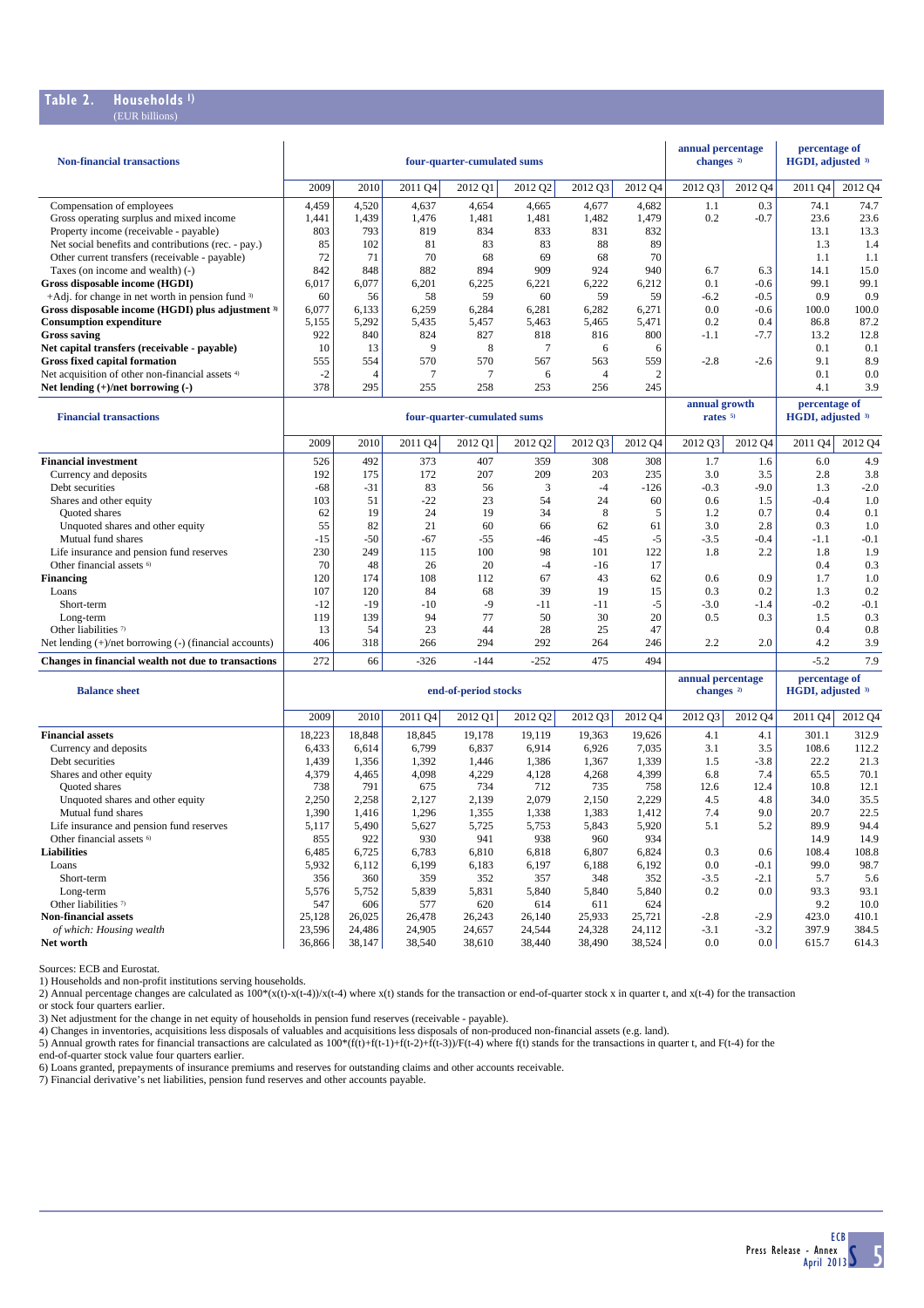### **Table 3. Non-financial corporations**

| <b>Non-financial transactions</b>                           |        |       |         | four-quarter-cumulated sums |         |                |                | annual percentage<br>changes <sup>1)</sup> |         | percentage of<br>GVA or (NVA) <sup>2)</sup> |         |  |
|-------------------------------------------------------------|--------|-------|---------|-----------------------------|---------|----------------|----------------|--------------------------------------------|---------|---------------------------------------------|---------|--|
|                                                             | 2009   | 2010  | 2011 Q4 | 2012 Q1                     | 2012 Q2 | 2012 Q3        | 2012 Q4        | 2012 Q3                                    | 2012 Q4 | 2011 Q4                                     | 2012 Q4 |  |
| Gross value added (GVA)                                     | 4,519  | 4,672 | 4,829   | 4,848                       | 4,857   | 4,862          | 4,865          | 0.4                                        | 0.3     | 100.0                                       | 100.0   |  |
| Net value added (NVA)                                       | 3,738  | 3,872 | 3,999   | 4,012                       | 4,016   | 4,017          | 4,017          | 0.0                                        | 0.0     | 82.8                                        | 82.6    |  |
| Net entrepreneurial income                                  | 1,139  | 1,316 | 1,290   | 1,289                       | 1,291   | 1,301          | 1,298          | 3.1                                        | $-0.9$  | 32.3                                        | 32.3    |  |
| Net disposable income                                       | 19     | 153   | 88      | 86                          | 75      | 82             | 68             |                                            |         | 2.2                                         | 1.7     |  |
| Adj. for change in net worth in pension fund                | $-3$   | $-1$  | $-4$    | $-4$                        | $-4$    | $-4$           | $-4$           |                                            |         | $-0.1$                                      | $-0.1$  |  |
| <b>Net saving</b>                                           | 16     | 152   | 84      | 82                          | 71      | 78             | 64             |                                            |         | 2.1                                         | 1.6     |  |
| Net capital transfers (receivable - payable)                | 82     | 66    | 69      | 67                          | 67      | 69             | 68             |                                            |         | 1.4                                         | 1.4     |  |
| Consumption of fixed capital                                | 782    | 800   | 830     | 836                         | 840     | 845            | 848            | 2.1                                        | 1.7     | 17.2                                        | 17.4    |  |
| <b>Gross fixed capital formation</b>                        | 902    | 933   | 991     | 992                         | 989     | 982            | 972            | $-3.0$                                     | $-3.7$  | 20.5                                        | 20.0    |  |
| Net acquisition of other non-financial assets <sup>3)</sup> | $-50$  | 24    | 38      | 27                          | 12      | $\mathbf{0}$   | $-10$          |                                            |         | 0.8                                         | $-0.2$  |  |
| Net lending $(+)/$ net borrowing $(-)$                      | 27     | 61    | $-46$   | $-34$                       | $-23$   | 10             | 18             |                                            |         | $-0.9$                                      | 0.4     |  |
|                                                             |        |       |         |                             |         |                |                | annual growth                              |         | percentage of                               |         |  |
| <b>Financial transactions</b>                               |        |       |         | four-quarter-cumulated sums |         |                |                | rates <sup>4)</sup>                        |         | <b>GVA</b>                                  |         |  |
|                                                             | 2009   | 2010  | 2011 Q4 | 2012 Q1                     | 2012 Q2 | 2012 Q3        | 2012 Q4        | 2012 03                                    | 2012 Q4 | 2011 Q4                                     | 2012 Q4 |  |
| <b>Financial investment</b>                                 | 83     | 629   | 487     | 453                         | 323     | 288            | 274            | 1.8                                        | 1.7     | 10.1                                        | 5.6     |  |
| Currency and deposits                                       | 88     | 87    | 94      | 61                          | 37      | 12             | 74             | 0.6                                        | 3.6     | 1.9                                         | 1.5     |  |
| Debt securities                                             | $-6$   | 3     | 10      | 10                          | 24      | 17             | 1              | 5.1                                        | 0.4     | 0.2                                         | 0.0     |  |
| Loans                                                       | 11     | 163   | 134     | 157                         | 175     | 193            | 98             | 6.6                                        | 3.3     | 2.8                                         | 2.0     |  |
| Shares and other equity                                     | 135    | 228   | 189     | 215                         | 134     | 104            | 84             | 1.5                                        | 1.2     | 3.9                                         | 1.7     |  |
| <b>Ouoted shares</b>                                        | $-27$  | 43    | 21      | 36                          | 31      | $\overline{4}$ | 5              | 0.4                                        | 0.5     | 0.4                                         | 0.1     |  |
| Unquoted shares and other equity                            | 137    | 211   | 196     | 200                         | 117     | 111            | 72             | 1.9                                        | 1.2     | 4.1                                         | 1.5     |  |
| Mutual fund shares                                          | 25     | $-25$ | $-28$   | $-21$                       | $-14$   | $-11$          | $\overline{7}$ | $-2.8$                                     | 1.9     | $-0.6$                                      | 0.1     |  |
| Other financial assets <sup>5)</sup>                        | $-144$ | 147   | 61      | 9                           | $-47$   | $-38$          | 17             |                                            |         | 1.3                                         | 0.3     |  |
| <b>Financing</b>                                            | 84     | 591   | 543     | 524                         | 384     | 286            | 257            | 1.1                                        | 1.0     | 11.2                                        | 5.3     |  |
| Debt securities                                             | 90     | 61    | 50      | 74                          | 92      | 106            | 115            | 12.1                                       | 12.9    | 1.0                                         | 2.4     |  |
| Short-term                                                  | $-42$  | $-5$  | 12      | 10                          | 20      | $\mathbf{0}$   | $\theta$       | 0.5                                        | $-0.5$  | 0.2                                         | 0.0     |  |
| Long-term                                                   | 132    | 66    | 39      | 65                          | 72      | 106            | 115            | 13.4                                       | 14.3    | 0.8                                         | 2.4     |  |
| Loans                                                       | $-79$  | 89    | 163     | 136                         | 71      | 85             | $-16$          | 1.0                                        | $-0.2$  | 3.4                                         | $-0.3$  |  |
| Short-term                                                  | $-200$ | $-29$ | 61      | 47                          | 53      | 36             | 13             | 1.6                                        | 0.6     | 1.3                                         | 0.3     |  |
| Long-term                                                   | 121    | 119   | 102     | 89                          | 18      | 49             | $-30$          | 0.8                                        | $-0.5$  | 2.1                                         | $-0.6$  |  |
| Shares and other equity                                     | 240    | 245   | 210     | 238                         | 220     | 187            | 198            | 1.6                                        | 1.6     | 4.4                                         | 4.1     |  |
| <b>Ouoted</b> shares                                        | 59     | 31    | 27      | 19                          | 15      | 16             | 26             | 0.5                                        | 0.8     | 0.6                                         | 0.5     |  |
| Unquoted shares and other equity                            | 181    | 214   | 184     | 218                         | 205     | 172            | 172            | 2.0                                        | 1.9     | 3.8                                         | 3.5     |  |
| Pension fund reserves                                       | 3      | -1    | 5       | 5                           | 5       | 5              | $\overline{4}$ | 1.4                                        | 1.1     | 0.1                                         | 0.1     |  |
| Other liabilities <sup>6)</sup>                             | $-171$ | 195   | 115     | 70                          | $-3$    | $-97$          | $-43$          |                                            |         | 2.4                                         | $-0.9$  |  |
| Net lending (+)/net borrowing (-) (financial accounts)      | $-1$   | 38    | $-56$   | $-71$                       | $-62$   | 2              | 17             |                                            |         | $-1.2$                                      | 0.3     |  |

| <b>Financial balance sheet</b>       | end-of-period stocks |        |         |         |         |         |         | annual percentage<br>changes <sup>1)</sup> |         | percentage of<br><b>GVA</b> |         |  |
|--------------------------------------|----------------------|--------|---------|---------|---------|---------|---------|--------------------------------------------|---------|-----------------------------|---------|--|
|                                      | 2009                 | 2010   | 2011 Q4 | 2012 Q1 | 2012 Q2 | 2012 Q3 | 2012 Q4 | 2012 Q3                                    | 2012 Q4 | 2011 Q4                     | 2012 Q4 |  |
| <b>Financial investment</b>          | 15,850               | 16,352 | 16,388  | 16,880  | 16,756  | 17,055  | 17,306  | 6.9                                        | 5.6     | 339.4                       | 355.7   |  |
| Currency and deposits                | 1,869                | 1,941  | 2,043   | 2,042   | 2,056   | 2,073   | 2,157   | 3.4                                        | 5.6     | 42.3                        | 44.3    |  |
| Debt securities                      | 328                  | 335    | 359     | 396     | 391     | 393     | 392     | 16.5                                       | 9.3     | 7.4                         | 8.1     |  |
| Loans                                | 2,628                | 2,809  | 2,961   | 2,980   | 3,062   | 3,092   | 3,023   | 6.4                                        | 2.1     | 61.3                        | 62.1    |  |
| Shares and other equity              | 7,355                | 7,635  | 7,280   | 7,699   | 7,502   | 7,761   | 7,965   | 10.1                                       | 9.4     | 150.8                       | 163.7   |  |
| <b>Ouoted</b> shares                 | 1,050                | 1,144  | 962     | 1,071   | 988     | 1,042   | 1,131   | 9.0                                        | 17.6    | 19.9                        | 23.3    |  |
| Unquoted shares and other equity     | 5,856                | 6,059  | 5,946   | 6,253   | 6,142   | 6,346   | 6,448   | 11.2                                       | 8.4     | 123.1                       | 132.5   |  |
| Mutual fund shares                   | 449                  | 433    | 373     | 375     | 372     | 374     | 386     | $-2.7$                                     | 3.6     | 7.7                         | 7.9     |  |
| Other financial assets <sup>5)</sup> | 3,670                | 3,631  | 3,746   | 3,762   | 3,746   | 3,735   | 3,769   |                                            |         | 77.6                        | 77.5    |  |
| <b>Financing</b>                     | 25,058               | 26,022 | 25,529  | 26,080  | 25,790  | 26,187  | 26,611  | 4.4                                        | 4.2     | 528.7                       | 546.9   |  |
| Debt securities                      | 815                  | 877    | 886     | 936     | 965     | 1,018   | 1,040   | 16.0                                       | 17.3    | 18.4                        | 21.4    |  |
| Short-term                           | 77                   | 74     | 83      | 88      | 99      | 91      | 83      | 0.7                                        | $-0.5$  | 1.7                         | 1.7     |  |
| Long-term                            | 738                  | 803    | 803     | 848     | 866     | 927     | 956     | 17.7                                       | 19.1    | 16.6                        | 19.7    |  |
| Loans                                | 8,054                | 8,261  | 8,407   | 8,398   | 8,443   | 8,462   | 8,347   | 1.1                                        | $-0.7$  | 174.1                       | 171.6   |  |
| Short-term                           | 2,252                | 2,214  | 2,254   | 2,261   | 2,302   | 2,273   | 2,254   | 1.4                                        | 0.0     | 46.7                        | 46.3    |  |
| Long-term                            | 5,802                | 6,048  | 6,153   | 6,137   | 6,140   | 6,189   | 6,093   | 1.0                                        | $-1.0$  | 127.4                       | 125.2   |  |
| Shares and other equity              | 12,421               | 12,948 | 12,190  | 12,767  | 12,354  | 12,761  | 13,208  | 7.9                                        | 8.3     | 252.4                       | 271.5   |  |
| <b>Ouoted</b> shares                 | 3,502                | 3,799  | 3,281   | 3,569   | 3,331   | 3,550   | 3,747   | 13.6                                       | 14.2    | 67.9                        | 77.0    |  |
| Unquoted shares and other equity     | 8,919                | 9,150  | 8,909   | 9,199   | 9,022   | 9,211   | 9,461   | 5.9                                        | 6.2     | 184.5                       | 194.4   |  |
| Pension fund reserves                | 337                  | 340    | 345     | 346     | 347     | 348     | 349     | 1.3                                        | 1.1     | 7.1                         | 7.2     |  |
| Other liabilities <sup>6)</sup>      | 3,430                | 3,595  | 3,701   | 3,634   | 3,682   | 3,598   | 3,667   |                                            |         | 76.6                        | 75.4    |  |

Sources: ECB and Eurostat.

1) Annual percentage changes are calculated as 100\*(x(t)-x(t-4))/x(t-4) where x(t) stands for the transaction or end-of-quarter stock x in quarter t, and x(t-4) for the transaction

or stock four quarters earlier.<br>2) As a percentage of net value added in the case of net entrepreneurial income and net saving.<br>3) Changes in inventories, acquisitions less disposals of valuables and acquisitions less disp

end-of-quarter stock value four quarters earlier.

5) Other accounts receivable, and prepayments of insurance premiums and reserves for outstanding claims. 6) Other accounts payable, financial derivative's net liabilities and deposits.

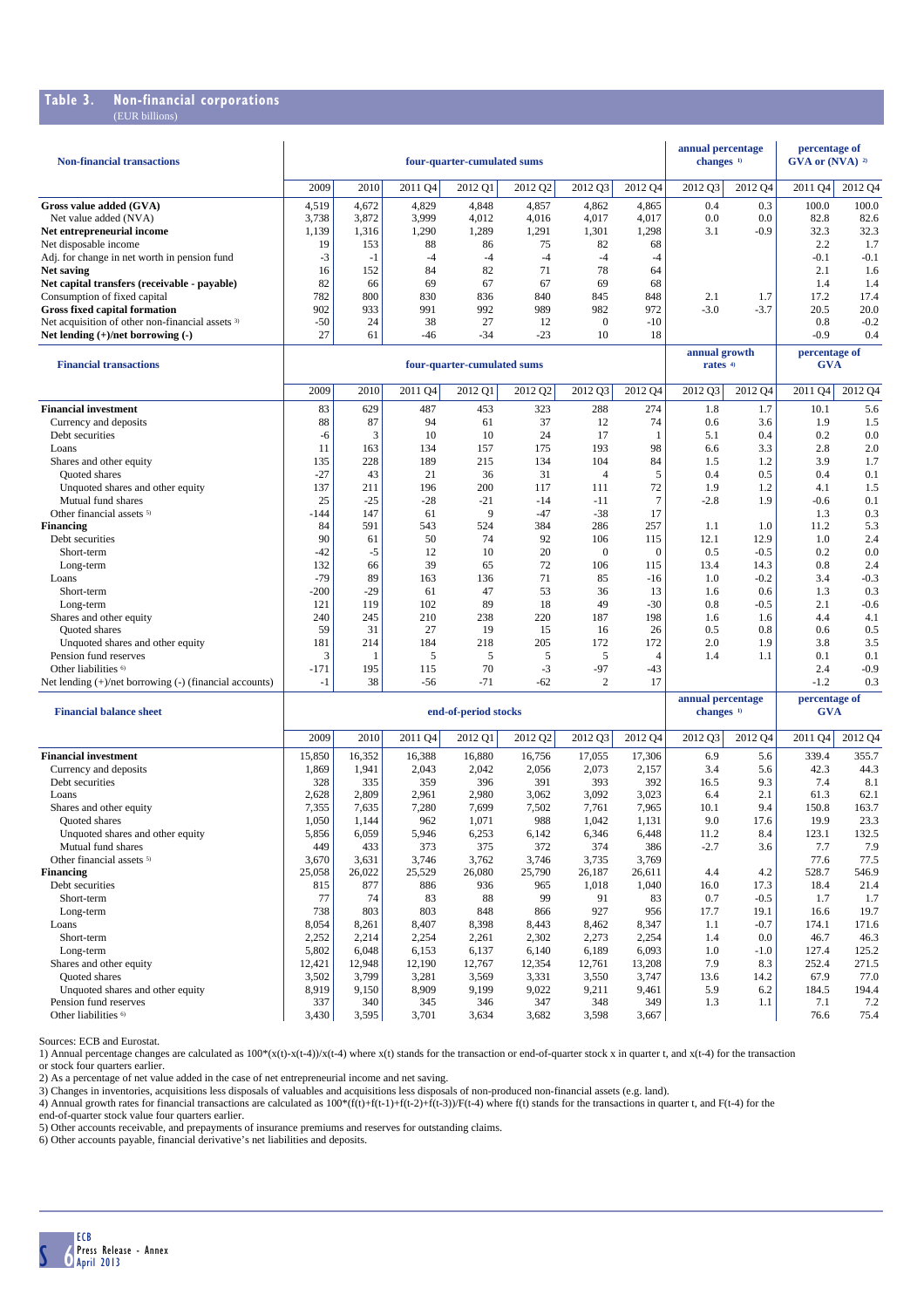#### **Table 4. General government** (EUR billions)

| <b>Non-financial transactions</b>                           |        |        | four-quarter-cumulated sums | annual percentage<br>changes $1$ |         | percentage<br>of GNDI |        |         |         |                     |         |
|-------------------------------------------------------------|--------|--------|-----------------------------|----------------------------------|---------|-----------------------|--------|---------|---------|---------------------|---------|
|                                                             | 2009   | 2010   | 2011 Q4                     | 2012 Q1                          | 2012 Q2 | 2012 03               | 2012O4 | 2012 03 | 2012 Q4 | 2011 O <sub>4</sub> | 2012 Q4 |
| Net disposable income (GNDI)                                | 1,581  | 1,623  | 1.729                       | 1.742                            | 1,752   | 1.767                 | 1.804  | 3.7     | 7.4     | 100.0               | 100.0   |
| <b>Consumption expenditure</b>                              | 1,995  | 2.024  | 2.037                       | 2,043                            | 2,044   | 2.047                 | 2,046  | 0.6     | $-0.2$  | 117.8               | 113.4   |
| Net saving                                                  | $-414$ | $-400$ | $-309$                      | $-300$                           | $-293$  | $-280$                | $-242$ |         |         | $-17.8$             | $-13.4$ |
| Consumption of fixed capital                                | 184    | 191    | 197                         | 199                              | 200     | 201                   | 202    | 2.7     | 2.5     | 11.4                | 11.2    |
| Net capital transfers (receivable - payable)                | $-81$  | $-128$ | $-65$                       | $-63$                            | $-70$   | $-76$                 | $-111$ |         |         | $-3.7$              | $-6.1$  |
| <b>Gross fixed capital formation</b>                        | 251    | 235    | 218                         | 214                              | 209     | 206                   | 201    | $-4.3$  | $-9.3$  | 12.6                | 11.1    |
| Net acquisition of other non-financial assets <sup>2)</sup> |        | $-1$   | -6                          | $-8$                             | $-8$    | - 1                   | - 1    |         |         | $-0.4$              | $-0.1$  |
| Net lending $(+)/$ net borrowing $(-)$                      | $-567$ | $-569$ | $-388$                      | $-371$                           | $-364$  | $-355$                | $-350$ |         |         | $-22.5$             | $-19.4$ |

| <b>Financial transactions</b>                               | four-quarter-cumulated sums |        |         |                |         |         |         |         | annual growth<br>rates $3$ | percentage<br>of GNDI |         |
|-------------------------------------------------------------|-----------------------------|--------|---------|----------------|---------|---------|---------|---------|----------------------------|-----------------------|---------|
|                                                             | 2009                        | 2010   | 2011 Q4 | 2012 Q1        | 2012 Q2 | 2012 Q3 | 2012 Q4 | 2012 Q3 | 2012 Q4                    | 2011 Q4               | 2012 Q4 |
| Net acquisition of financial assets                         | 91                          | 246    | 96      | 205            | 241     | 277     | 382     | 7.3     | 10.0                       | 5.6                   | 21.2    |
| Financial investment <sup>4)</sup>                          | 75                          | 242    | 35      | 135            | 233     | 285     | 370     | 9.3     | 12.0                       | 2.0                   | 20.5    |
| Currency and deposits                                       | $-12$                       | 25     | 36      | 75             | 47      | 99      | 22      | 13.8    | 3.1                        | 2.1                   | 1.2     |
| Debt securities                                             | 25                          | 138    | $-22$   | $-12$          | 3       | $-7$    | -6      | $-1.5$  | $-1.3$                     | $-1.3$                | $-0.3$  |
| Loans                                                       | 23                          | 69     | 28      | 71             | 146     | 153     | 271     | 28.8    | 50.2                       | 1.6                   | 15.0    |
| Short-term                                                  | $-4$                        |        | $-10$   | 4              | 13      | 5       | 27      | 6.1     | 40.2                       | $-0.6$                | 1.5     |
| Long-term                                                   | 27                          | 67     | 38      | 67             | 133     | 148     | 244     | 32.7    | 51.6                       | 2.2                   | 13.5    |
| Shares and other equity                                     | 39                          | 10     | $-6$    |                | 37      | 40      | 83      | 3.0     | 6.1                        | $-0.4$                | 4.6     |
| <b>Ouoted</b> shares                                        | 13                          | -6     | -6      | 0              | -1      | $-1$    | 5       | $-0.5$  | 2.6                        | $-0.3$                | 0.3     |
| Unquoted shares and other equity                            | 13                          | 13     |         |                | 31      | 25      | 73      | 2.5     | 7.3                        | 0.0                   | 4.0     |
| Mutual fund shares                                          | 13                          |        | $-2$    |                | 6       | 16      | 5       | 11.1    | 2.9                        | $-0.1$                | 0.3     |
| Other financial assets <sup>5)</sup>                        | 16                          |        | 61      | 70             | 8       | $-8$    | 13      |         |                            | 3.5                   | 0.7     |
| Net incurrence of liabilities                               | 658                         | 815    | 484     | 576            | 605     | 632     | 733     | 6.7     | 7.8                        | 28.0                  | 40.6    |
| Financing <sup>4)</sup>                                     | 649                         | 786    | 441     | 524            | 636     | 638     | 753     | 7.3     | 8.6                        | 25.5                  | 41.8    |
| Currency and deposits                                       | $-8$                        | 22     | 11      | $\overline{2}$ | 8       | 11      | 6       | 4.2     | 2.1                        | 0.7                   | 0.3     |
| Debt securities                                             | 595                         | 460    | 339     | 348            | 285     | 326     | 293     | 4.8     | 4.4                        | 19.6                  | 16.3    |
| Short-term                                                  | 139                         | $-60$  | 11      | 29             | $-5$    | $-45$   | $-43$   | $-6.0$  | $-6.0$                     | 0.6                   | $-2.4$  |
| Long-term                                                   | 455                         | 520    | 328     | 320            | 290     | 371     | 336     | 6.2     | 5.6                        | 19.0                  | 18.6    |
| Loans                                                       | 63                          | 303    | 90      | 174            | 343     | 301     | 454     | 17.1    | 25.1                       | 5.2                   | 25.2    |
| Short-term                                                  | $-8$                        | 182    | $-42$   | $-26$          | 24      | $-14$   | $-28$   | $-4.2$  | $-8.4$                     | $-2.4$                | $-1.5$  |
| Long-term                                                   | 71                          | 121    | 132     | 200            | 319     | 315     | 482     | 21.9    | 32.5                       | 7.6                   | 26.7    |
| Other liabilities <sup>6)</sup>                             | 9                           | 30     | 44      | 52             | $-31$   | $-7$    | $-21$   |         |                            | 2.5                   | $-1.2$  |
| Net lending $(+)/$ net borrowing $(-)$ (financial accounts) | $-567$                      | $-569$ | $-388$  | $-371$         | $-364$  | $-355$  | $-350$  |         |                            | $-22.5$               | $-19.4$ |

| <b>Financial balance sheet</b>                         |         |         | end-of-period stocks |         | annual percentage<br>changes <sup>1)</sup> |         | percentage<br>of GNDI |         |         |         |         |
|--------------------------------------------------------|---------|---------|----------------------|---------|--------------------------------------------|---------|-----------------------|---------|---------|---------|---------|
|                                                        | 2009    | 2010    | 2011 Q4              | 2012 Q1 | 2012 Q2                                    | 2012 Q3 | 2012 Q4               | 2012 Q3 | 2012 Q4 | 2011 Q4 | 2012 Q4 |
| <b>Financial assets</b>                                | 3,422   | 3,760   | 3,807                | 3,970   | 4,153                                      | 4,121   | 4,258                 | 8.5     | 11.8    | 220.2   | 236.0   |
| Financial investment <sup>4)</sup>                     | 2,785   | 3,109   | 3,087                | 3,224   | 3,398                                      | 3,393   | 3,522                 | 10.9    | 14.1    | 178.6   | 195.2   |
| Currency and deposits                                  | 661     | 687     | 723                  | 804     | 850                                        | 816     | 747                   | 14.0    | 3.3     | 41.8    | 41.4    |
| Debt securities                                        | 381     | 502     | 464                  | 452     | 459                                        | 456     | 470                   | $-2.2$  | 1.2     | 26.8    | 26.0    |
| Loans                                                  | 445     | 514     | 539                  | 580     | 684                                        | 686     | 812                   | 29.0    | 50.6    | 31.2    | 45.0    |
| Short-term                                             | 78      | 82      | 66                   | 70      | 102                                        | 85      | 96                    | 9.3     | 44.0    | 3.8     | 5.3     |
| Long-term                                              | 367     | 432     | 473                  | 510     | 582                                        | 601     | 716                   | 32.3    | 51.5    | 27.3    | 39.7    |
| Shares and other equity                                | 1,299   | 1,406   | 1,361                | 1,389   | 1,404                                      | 1,435   | 1,493                 | 6.5     | 9.7     | 78.7    | 82.8    |
| <b>Ouoted</b> shares                                   | 292     | 264     | 205                  | 212     | 194                                        | 201     | 209                   | $-5.1$  | 2.3     | 11.8    | 11.6    |
| Unquoted shares and other equity                       | 855     | 977     | 999                  | 1,011   | 1,042                                      | 1,056   | 1,111                 | 7.0     | 11.2    | 57.8    | 61.6    |
| Mutual fund shares                                     | 152     | 164     | 157                  | 165     | 168                                        | 178     | 173                   | 20.0    | 9.7     | 9.1     | 9.6     |
| Other financial assets <sup>5)</sup>                   | 636     | 651     | 720                  | 745     | 755                                        | 729     | 736                   |         |         | 41.7    | 40.8    |
| <b>Liabilities</b>                                     | 8,346   | 9,011   | 9,358                | 9,790   | 10,008                                     | 10,199  | 10,526                | 8.4     | 12.5    | 541.3   | 583.4   |
| Financing 4)                                           | 7,844   | 8,480   | 8,784                | 9,180   | 9,415                                      | 9,568   | 9,945                 | 8.8     | 13.2    | 508.1   | 551.2   |
| Currency and deposits                                  | 242     | 264     | 275                  | 259     | 268                                        | 275     | 281                   | 4.2     | 2.1     | 15.9    | 15.6    |
| Debt securities                                        | 6,186   | 6,494   | 6,695                | 7,012   | 7,066                                      | 7,226   | 7,391                 | 6.8     | 10.4    | 387.3   | 409.6   |
| Short-term                                             | 761     | 702     | 714                  | 737     | 713                                        | 704     | 670                   | $-5.9$  | $-6.2$  | 41.3    | 37.1    |
| Long-term                                              | 5,425   | 5,793   | 5,981                | 6,275   | 6,354                                      | 6,522   | 6,721                 | 8.4     | 12.4    | 346.0   | 372.5   |
| Loans                                                  | 1,417   | 1,722   | 1,813                | 1,910   | 2,081                                      | 2,067   | 2,273                 | 17.2    | 25.4    | 104.9   | 126.0   |
| Short-term                                             | 186     | 369     | 328                  | 321     | 347                                        | 312     | 301                   | $-4.1$  | $-8.4$  | 19.0    | 16.7    |
| Long-term                                              | 1,230   | 1,352   | 1,485                | 1,588   | 1,733                                      | 1,756   | 1,972                 | 22.0    | 32.8    | 85.9    | 109.3   |
| Other liabilities <sup>6)</sup>                        | 501     | 532     | 574                  | 610     | 592                                        | 631     | 582                   |         |         | 33.2    | 32.2    |
| Memo: Government debt (at nominal value) <sup>7)</sup> | 7,137.3 | 7,831.5 | 8,226.0              | 8,345.1 | 8,513.5                                    | 8,527.7 | 8,596.2               |         |         |         |         |

Sources: ECB and Eurostat.

1) Annual percentage changes are calculated as 100\*(x(t)-x(t-4))/x(t-4) where x(t) stands for the transaction or end-of-quarter stock x in quarter t, and x(t-4) for the transaction

or stock four quarters earlier.<br>2) Changes in inventories, acquisitions less disposals of valuables and acquisitions less disposals of non-produced non-financial assets.<br>3) Annual growth rates for financial transactions ar

end-of-quarter stock value four quarters earlier.

4) In line with existing conventions, the financing of the government excludes the net incurrence of liabilities via financial derivatives, shares and other equity, pension fund reserves and other accounts payable, and the financial investment of the government excludes financial derivatives, prepayments of insurance premiums and reserves for outstanding

claims and other accounts receivable.

5) Other accounts receivable, financial derivatives and prepayments of insurance premiums and reserves for outstanding claims.<br>6) Other accounts payable, pension fund reserves, financial derivatives and unquoted shares and

7) General government debt at nominal value and consolidated between sub-sectors of general government.

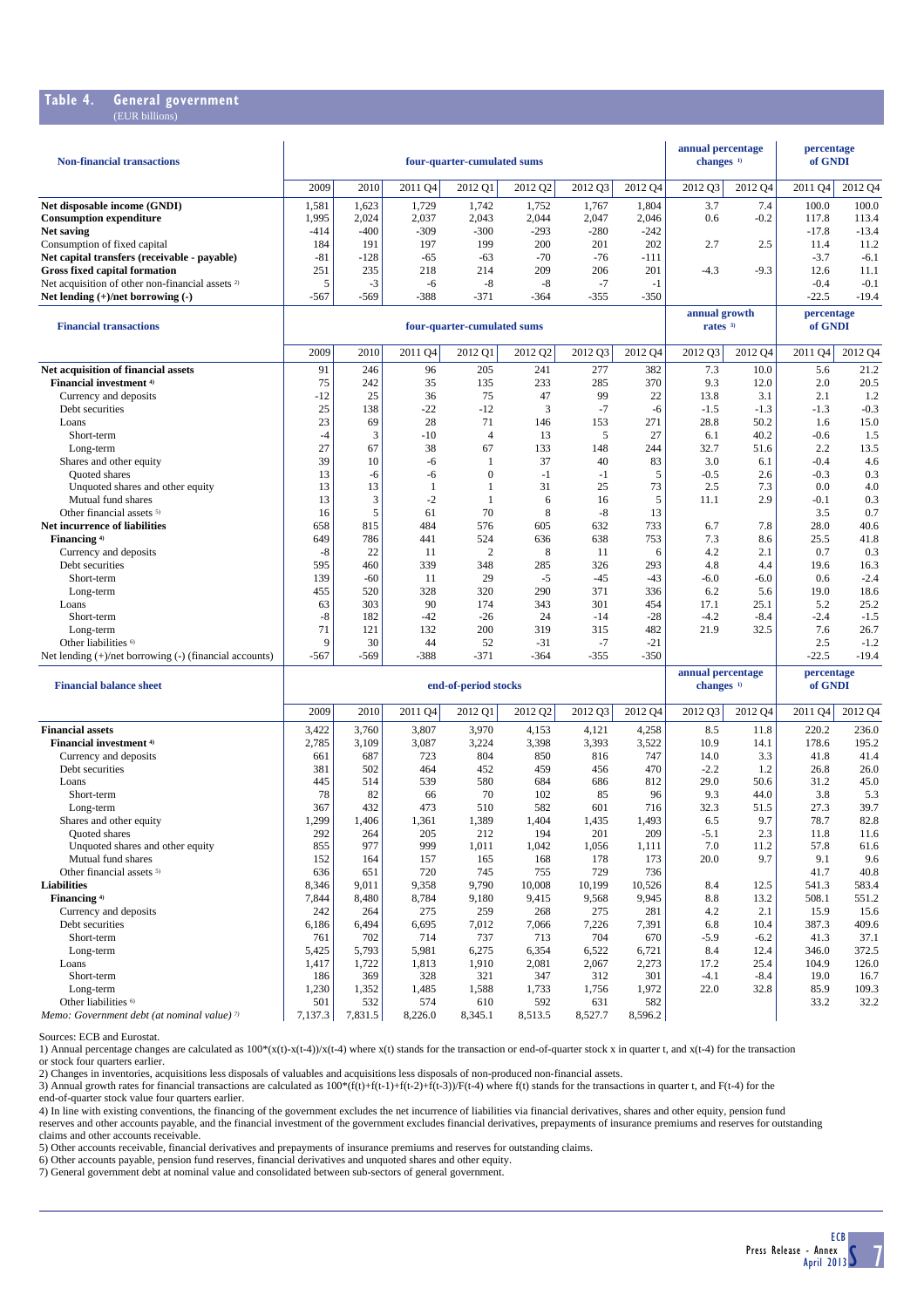#### **Table 5. Financial corporations**  $(FIR)$  billi

| <b>Non-financial transactions</b>                                 | four-quarter-cumulated sums |                |                 |                             |                       |                 |                 |                                            | annual percentage<br>changes <sup>1)</sup> | percentage of<br>GVA or $(NVA)$ 2) |              |
|-------------------------------------------------------------------|-----------------------------|----------------|-----------------|-----------------------------|-----------------------|-----------------|-----------------|--------------------------------------------|--------------------------------------------|------------------------------------|--------------|
|                                                                   | 2009                        | 2010           | 2011 Q4         | 2012 Q1                     | 2012 Q2               | 2012 Q3         | 2012 Q4         | 2012 Q3                                    | 2012 Q4                                    | 2011 Q4                            | 2012 Q4      |
| Gross value added (GVA)                                           | 412                         | 429            | 426             | 425                         | 425                   | 420             | 415             | $-4.2$                                     | $-4.5$                                     | 100.0                              | 100.0        |
| Net value added (NVA)                                             | 370                         | 387            | 382             | 382                         | 380                   | 376             | 371             | $-5.0$                                     | $-5.2$                                     | 89.8                               | 89.3         |
| Net entrepreneurial income                                        | 422                         | 450            | 455             | 461                         | 466                   | 475             | 473             | 10.2                                       | $-1.6$                                     | 119.1                              | 127.7        |
| Net disposable income                                             | 195                         | 173            | 194             | 195                         | 211                   | 217             | 209             |                                            |                                            | 50.8                               | 56.4         |
| Adj. for change in net worth in pension fund                      | $-57$                       | $-55$          | $-54$           | $-55$                       | $-56$                 | $-55$           | $-55$           |                                            |                                            | $-14.1$                            | $-14.9$      |
| <b>Net saving</b><br>Net capital transfers (receivable - payable) | 138<br>$-1$                 | 118<br>59      | 140<br>$-3$     | 140<br>$-1$                 | 155<br>$\overline{7}$ | 161<br>14       | 154<br>50       |                                            |                                            | 36.7<br>$-0.6$                     | 41.5<br>12.1 |
| Consumption of fixed capital                                      | 42                          | 42             | 43              | 44                          | 44                    | 44              | 45              | 2.4                                        | 1.9                                        | 10.2                               | 10.7         |
| <b>Gross fixed capital formation</b>                              | 45                          | 40             | 48              | 50                          | 48                    | 46              | 46              | $-16.0$                                    | 0.7                                        | 11.3                               | 11.0         |
| Net acquisition of other non-financial assets <sup>3)</sup>       | $\bf{0}$                    | $\theta$       | $\mathbf{0}$    | $\mathbf{0}$                | $\mathbf{0}$          | $\mathbf{0}$    | $\mathbf{0}$    |                                            |                                            | 0.0                                | 0.1          |
| Net lending $(+)/$ net borrowing $(-)$                            | 133                         | 179            | 133             | 133                         | 158                   | 174             | 202             |                                            |                                            | 31.1                               | 48.7         |
| <b>Financial transactions</b>                                     |                             |                |                 | four-quarter-cumulated sums |                       |                 |                 | annual growth<br>rates $40$                |                                            | percentage of<br><b>GVA</b>        |              |
|                                                                   | 2009                        | 2010           | 2011 Q4         | 2012 Q1                     | 2012 Q <sub>2</sub>   | 2012 Q3         | 2012 Q4         | 2012 Q3                                    | 2012 Q4                                    | 2011 Q4                            | 2012 Q4      |
| <b>Financial investment</b>                                       | 518                         | 1,354          | 2,566           | 3,984                       | 3,898                 | 2,252           | 1,142           | 4.1                                        | 2.0                                        | 602.7                              | 274.9        |
| Currency and deposits                                             | $-1,043$                    | 95             | 1,780           | 2,800                       | 2,887                 | 1,249           | 61              | 9.2                                        | 0.4                                        | 418.1                              | 14.6         |
| Debt securities                                                   | 812                         | 199            | 269             | 521                         | 461                   | 539             | 474             | 4.4                                        | 3.9                                        | 63.3                               | 114.1        |
| Short-term                                                        | $-67$                       | $-35$          | 90              | 168                         | 169                   | 102             | $-21$           | 10.8                                       | $-2.0$                                     | 21.3                               | $-5.1$       |
| Long-term                                                         | 879                         | 235            | 179             | 353                         | 292                   | 437             | 495             | 3.9                                        | 4.4                                        | 42.0                               | 119.1        |
| Loans                                                             | 126                         | 601            | 269             | 235<br>122                  | 203                   | 109             | 195             | 0.6<br>2.5                                 | 1.1                                        | 63.2<br>20.0                       | 47.0         |
| Short-term<br>Long-term                                           | -114<br>240                 | 166<br>436     | 85<br>184       | 112                         | 110<br>93             | 103<br>6        | 178<br>17       | 0.0                                        | 4.4<br>0.1                                 | 43.3                               | 42.8<br>4.2  |
| Shares and other equity                                           | 680                         | 344            | 228             | 310                         | 231                   | 314             | 431             | 3.1                                        | 4.2                                        | 53.5                               | 103.7        |
| Other financial assets <sup>5)</sup>                              | $-58$                       | 115            | 20              | 118                         | 117                   | 41              | $-19$           |                                            |                                            | 4.6                                | $-4.5$       |
| <b>Financing</b>                                                  | 384                         | 1,175          | 2,433           | 3,851                       | 3,740                 | 2,078           | 939             | 3.8                                        | 1.7                                        | 571.6                              | 226.2        |
| Currency and deposits                                             | $-974$                      | 290            | 1,839           | 3,081                       | 3,112                 | 1,506           | 217             | 6.4                                        | 0.9                                        | 431.9                              | 52.1         |
| Debt securities                                                   | 297                         | $-155$         | 83              | 123                         | $-16$                 | $-44$           | $-87$           | $-0.5$                                     | $-1.1$                                     | 19.4                               | $-21.0$      |
| Short-term                                                        | -161                        | $-52$          | 67              | 67                          | 51                    | 52              | $-31$           | 7.2                                        | $-3.9$                                     | 15.8                               | $-7.5$       |
| Long-term                                                         | 459                         | $-103$         | 15              | 56                          | $-67$                 | $-95$           | $-56$           | $-1.3$                                     | $-0.8$                                     | 3.6                                | $-13.5$      |
| Loans                                                             | $\overline{4}$<br>90        | 198<br>71      | 75<br>35        | 98                          | 104<br>71             | 86              | 104<br>120      | 2.4                                        | 2.8                                        | 17.6<br>8.3                        | 25.0<br>29.0 |
| Short-term<br>Long-term                                           | $-87$                       | 127            | 40              | 101<br>$-3$                 | 32                    | 76<br>10        | $-17$           | 4.6<br>0.5                                 | 7.4<br>$-0.8$                              | 9.3                                | $-4.0$       |
| Shares and other equity                                           | 778                         | 486            | 298             | 387                         | 380                   | 407             | 535             | 3.7                                        | 4.7                                        | 70.0                               | 128.9        |
| Quoted shares                                                     | 57                          | 38             | 60              | 59                          | 45                    | 35              | 37              | 5.6                                        | 5.9                                        | 14.1                               | 8.9          |
| Unquoted shares and other equity                                  | 288                         | 214            | 248             | 262                         | 275                   | 206             | 199             | 5.0                                        | 4.8                                        | 58.3                               | 47.9         |
| Mutual fund shares                                                | 432                         | 234            | $-10$           | 66                          | 60                    | 166             | 299             | 2.6                                        | 4.6                                        | $-2.4$                             | 72.0         |
| Insurance technical reserves                                      | 246                         | 284            | 116             | 105                         | 112                   | 125             | 152             | 2.0                                        | 2.4                                        | 27.2                               | 36.5         |
| Other liabilities <sup>6)</sup>                                   | 33                          | 73             | 24              | 56                          | 49                    | $-2$            | 19              |                                            |                                            | 5.5                                | 4.6          |
| Net lending $(+)/$ net borrowing $(-)$ (financial accounts)       | 133                         | 179            | 133             | 133                         | 158                   | 174             | 202             |                                            |                                            | 31.1                               | 48.7         |
| <b>Financial balance sheet</b>                                    |                             |                |                 | end-of-period stocks        |                       |                 |                 | annual percentage<br>changes <sup>1)</sup> |                                            |                                    |              |
|                                                                   | 2009                        | 2010           | 2011 Q4         | 2012 Q1                     | 2012 Q2               | 2012 Q3         | 2012 Q4         | 2012 Q3                                    | 2012 Q4                                    |                                    |              |
| <b>Financial investment</b>                                       | 52,123                      | 54,458         | 56,371          | 58,167                      | 58,619                | 58,777          | 58,403          | 5.8                                        | 3.6                                        |                                    |              |
| Currency and deposits                                             | 12,237                      | 12,400         | 14,284          | 14,905                      | 15,242                | 14,820          | 14,205          | 8.6                                        | $-0.6$                                     |                                    |              |
| Debt securities                                                   | 11,889                      | 12,183         | 12,286          | 12,861                      | 12,901                | 13,088          | 13,270          | 7.7                                        | 8.0                                        |                                    |              |
| Short-term<br>Long-term                                           | 979<br>10,911               | 968<br>11,215  | 1,042<br>11,244 | 1,092<br>11,769             | 1,076<br>11,825       | 1,068<br>12,020 | 1,013<br>12,257 | 12.5<br>7.3                                | $-2.8$<br>9.0                              |                                    |              |
| Loans                                                             | 16,535                      | 17,329         | 17,570          | 17,579                      | 17,710                | 17,717          | 17,675          | 0.4                                        | 0.6                                        |                                    |              |
| Short-term                                                        | 3,651                       | 3,891          | 4,063           | 4,201                       | 4,292                 | 4,306           | 4,247           | 4.2                                        | 4.5                                        |                                    |              |
| Long-term                                                         | 12,883                      | 13,439         | 13,507          | 13,378                      | 13,418                | 13,411          | 13,427          | $-0.8$                                     | $-0.6$                                     |                                    |              |
| Shares and other equity                                           | 9,656                       | 10,567         | 10,180          | 10,678                      | 10,577                | 10,933          | 11,206          | 9.4                                        | 10.1                                       |                                    |              |
| Other financial assets <sup>5)</sup>                              | 1,807                       | 1,979          | 2,052           | 2,144                       | 2,189                 | 2,219           | 2,047           |                                            |                                            |                                    |              |
| Financing                                                         | 51,453                      | 53,161         | 55,228          | 57,059                      | 57,372                | 57,414          | 57,009          | 5.9                                        | 3.2                                        |                                    |              |
| Currency and deposits                                             | 22,073                      | 22,493         | 24,398          | 25,309                      | 25,681                | 25,202          | 24,548          | 6.6                                        | 0.6                                        |                                    |              |
| Debt securities                                                   | 8,129                       | 8,094          | 8,252           | 8,424                       | 8,306                 | 8,297           | 8,337           | 1.6                                        | 1.0                                        |                                    |              |
| Short-term                                                        | 764                         | 712            | 787             | 805                         | 776                   | 770             | 745             | 7.7                                        | -5.3                                       |                                    |              |
| Long-term<br>Loans                                                | 7,365<br>3,357              | 7,382<br>3,476 | 7,465<br>3,657  | 7,619<br>3,664              | 7,530<br>3,756        | 7,526<br>3,830  | 7,592<br>3,783  | 1.0<br>4.8                                 | 1.7<br>3.5                                 |                                    |              |
| Short-term                                                        | 1,480                       | 1,556          | 1,623           | 1,707                       | 1,755                 | 1,843           | 1,807           | 11.0                                       | 11.4                                       |                                    |              |
| Long-term                                                         | 1,878                       | 1,919          | 2,034           | 1,957                       | 2,001                 | 1,988           | 1,976           | $-0.3$                                     | $-2.9$                                     |                                    |              |
| Shares and other equity                                           | 10,809                      | 11,648         | 11,338          | 11,880                      | 11,841                | 12,219          | 12,515          | 9.8                                        | 10.4                                       |                                    |              |
| Quoted shares                                                     | 929                         | 810            | 625             | 703                         | 617                   | 698             | 771             | 10.3                                       | 23.3                                       |                                    |              |
| Unquoted shares and other equity                                  | 3,780                       | 4,066          | 4,183           | 4,291                       | 4,329                 | 4,445           | 4,495           | 7.7                                        | 7.5                                        |                                    |              |
| Mutual fund shares                                                | 6,100                       | 6,773          | 6,531           | 6,886                       | 6,895                 | 7,077           | 7,250           | 11.2                                       | 11.0                                       |                                    |              |
| Insurance technical reserves                                      | 5,637                       | 6,062          | 6,203           | 6,322                       | 6,355                 | 6,452           | 6,532           | 5.1                                        | 5.3                                        |                                    |              |
| Other liabilities <sup>6)</sup>                                   | 1,448                       | 1,388          | 1,379           | 1,460                       | 1,433                 | 1,414           | 1,293           |                                            |                                            |                                    |              |

Sources: ECB and Eurostat.

1) Annual percentage changes are calculated as  $100*(x(t)-x(t-4))/x(t-4)$  where  $x(t)$  stands for the transaction or end-of-quarter stock x in quarter t, and  $x(t-4)$  for the transaction

or stock four quarters earlier. 2) As a percentage of net value added in the case of net entrepreneurial income and net saving.

3) Changes in inventories, acquisitions less disposals of valuables and acquisitions less disposals of non-produced non-financial assets (e.g. land).

4) Annual growth rates for financial transactions are calculated as  $100*(f(t)+(t-1)+(t-2)+(t-3))/F(t-4)$  where  $f(t)$  stands for the transactions in quarter t, and  $F(t-4)$  for the

end-of-quarter stock value four quarters earlier.

5) Monetary gold and SDRs, other accounts receivable, and prepayments of insurance premiums and reserves for outstanding claims. 6) Other accounts payable and financial derivative's net liabilities.